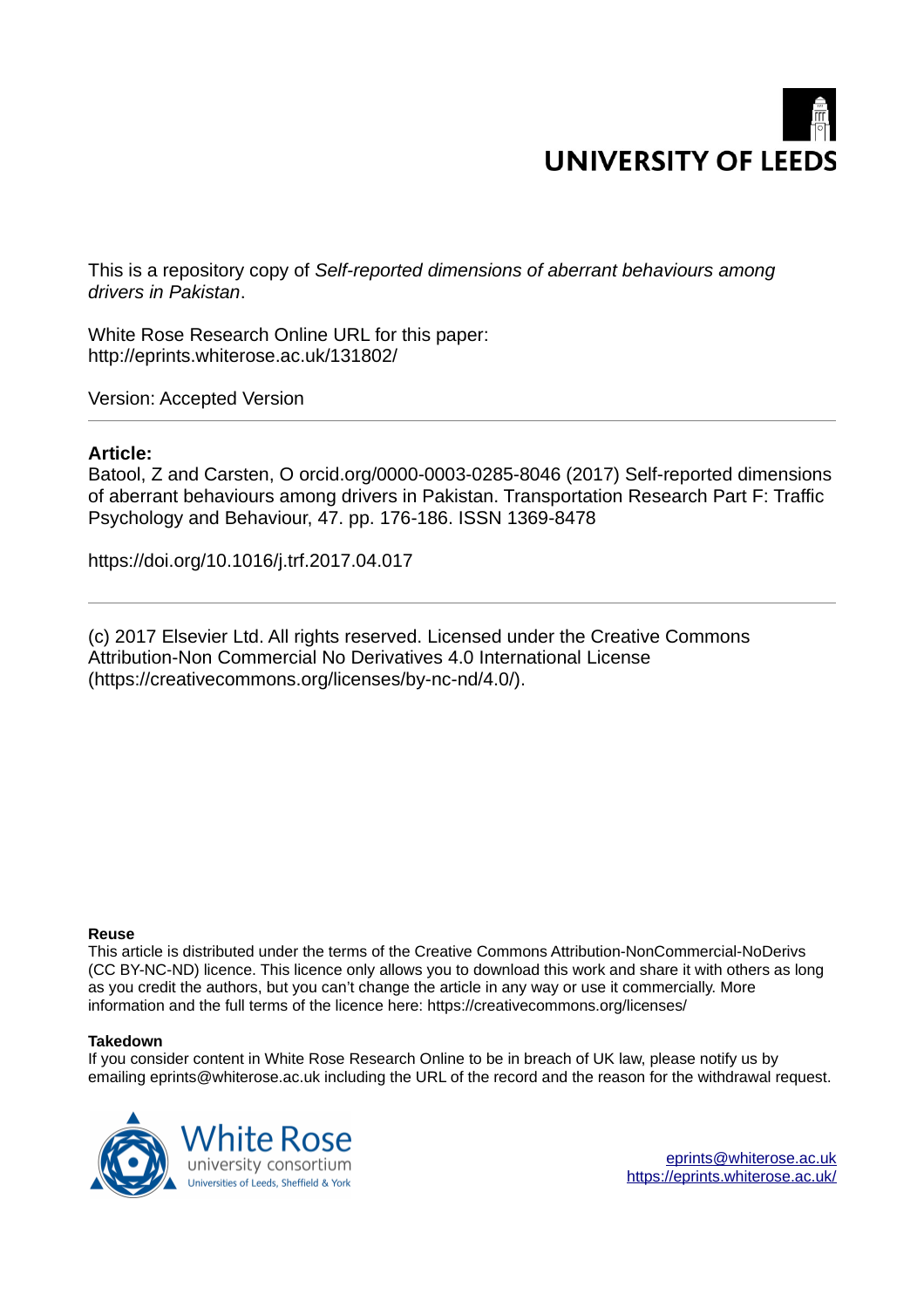# 1 **Self-reported dimensions of aberrant behaviours among drivers in Pakistan**

- 2
- 3

| Dr Zahara Batool (Corresponding Author)                                                              | <b>Professor Oliver Carsten</b>                                                        |
|------------------------------------------------------------------------------------------------------|----------------------------------------------------------------------------------------|
| <b>Assistant Professor</b>                                                                           | Professor of transport safety                                                          |
| Department of Transportation Engineering<br>and Management<br>University of Engineering & Technology | <b>Institute for Transport Studies</b><br>University of Leeds<br><b>United Kingdom</b> |
| Lahore<br>Pakistan                                                                                   | Tel: +44 (0)113 34 35348;                                                              |
| Tel: $+92$ (0)336 0465151                                                                            | Email: O.M.J.Carsten@its.leeds.ac.uk                                                   |
| Email: zahara.batool@uet.edu.pk                                                                      |                                                                                        |
| zaharabatool14@gmail.com                                                                             |                                                                                        |

- 4
- 
- 5
- 6 Consent

7 Each manuscript must be accompanied by a statement that it has not been published elsewhere and that it has not 8 been subm itted simultaneously for publication elsewhere.

- 9
- 10
- 11 **Acknowledgment**

 The author is deeply indebted to her friend Dr. Daryl Hibberd for his guidance and proof reading the article. Thanks are also due to the Institution of Highways & Transportation (IHT), UK for funding the research study and University of Engineering & Technology Lahore, Pakistan for funding author's PhD studies.

16

17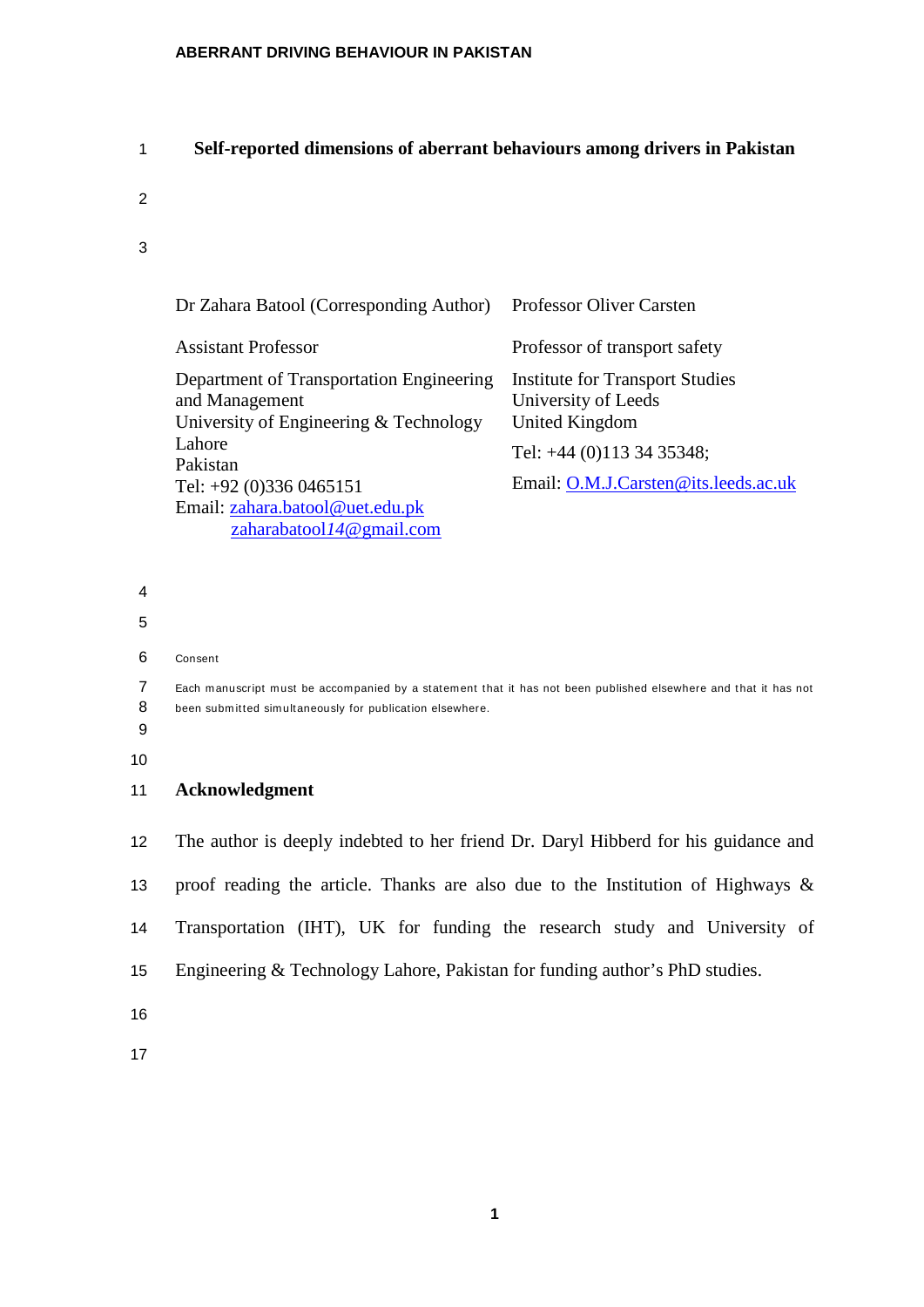# **Self-reported dimensions of aberrant behaviours among drivers in Pakistan**

**ABSTRACT**

 This paper has explored aberrant behaviours of drivers in Pakistan with the help of modified Manchester Driver Behaviour Questionnaire (DBQ). Principal component analysis with promax rotation reveals that the drivers have four discrete behavioural dimensions including intimidating behaviours, being above the rules, risk-prone infringements, and assertiveness. Further, univariate descriptives indicate that Pakistani drivers tend to engage in risky overtaking and close following more than drunk driving or speeding. The results also demonstrate that the behaviours of drivers in Pakistan are attributable to their personal characteristics and being young, affluent or separated/divorced can negatively influence them.

Keywords: Pakistan, Driving Behaviour, DBQ, Developing Countries,

#### **1 INTRODUCTION**

 Road traffic accidents (RTA) are attributed to many factors including road, vehicle and human factors. These contributory factors combine in a way that leads to a road user failing to cope in a particular situation [\(Casbard and Accidents 2003\)](#page-23-0). Professional literature generally agrees that human factors are one of the most dominant factors in understanding the chain of events leading to an accident and indicates driver malfunctioning as the prime contributory factor in road accidents (e.g. [Christ](#page-23-0) *et al.* 2004; [GRSP 2011\)](#page-23-1). Among human factors, as reported by Evans (1996), driver behaviour (what the driver chooses to do) has much greater influence on safety than driver's performance (what the driver can do). For developing countries, such as Pakistan, road user error is identified as main cause in at least 70% of the road accidents [\(Jacobs](#page-23-2) *et al.* 1981; [Jacobs and Sayer 1984\)](#page-23-1). The literature demonstrates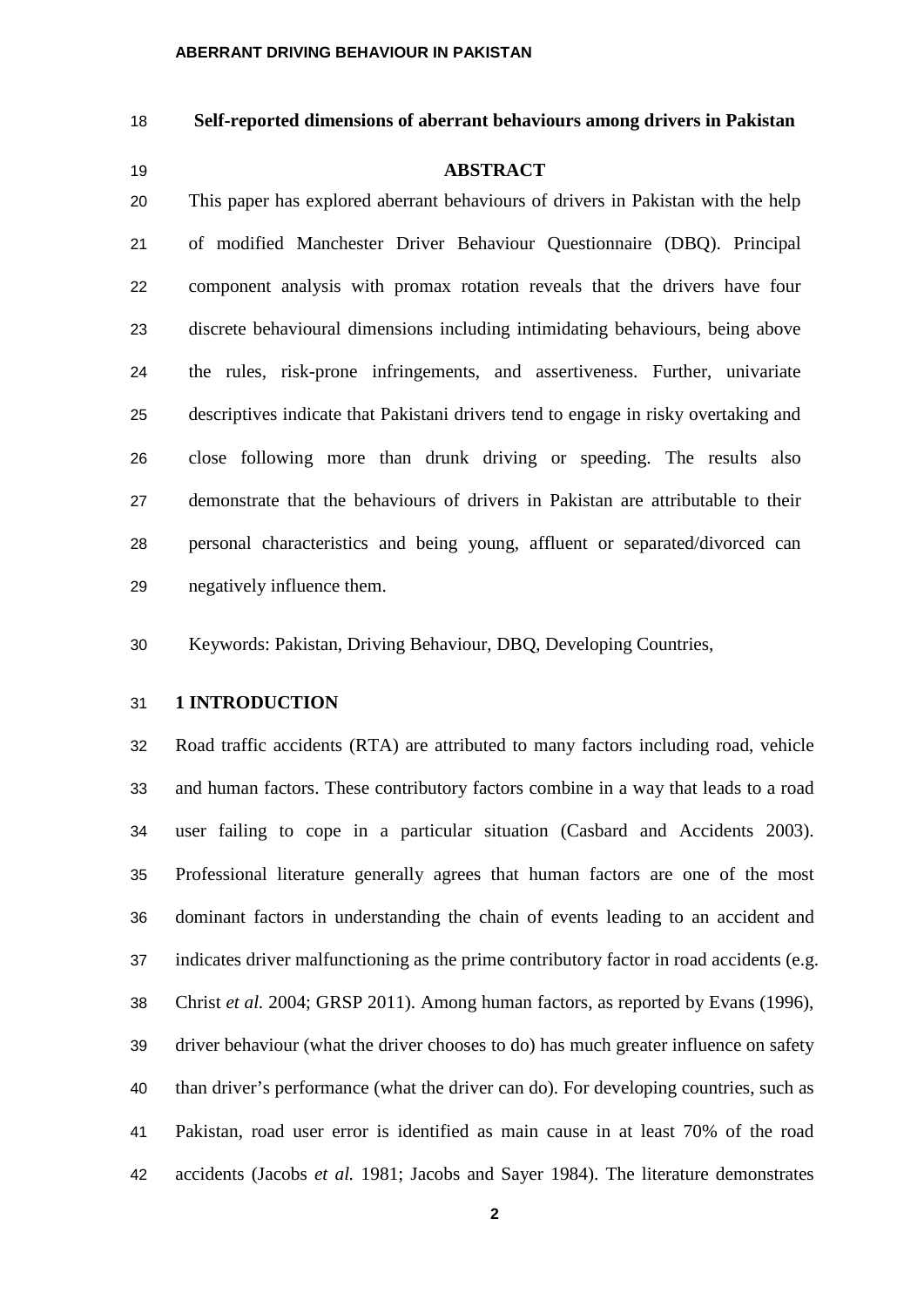that among different types of aberrant behaviours, violations are the most crucial component in accidents that cause definite risk to other road users. A *violation* is defined as the deliberate infringement of some regulated or socially accepted code of behaviour [\(Parker](#page-23-3) *et al.* 1995). It is also termed as infringement of traffic rules [\(Biecheler-Fretel and Moget-Monseur 1984\)](#page-23-0) or as actual traffic offence conviction in some studies (Peck *et al.* [1971\)](#page-23-4). Stradling and Meadows (2000), in their self-reported study of aberrant driving behaviours found that drivers who had high violation score were more involved in accidents in the past and were more likely to be involved again in future. They said high violators are not only more likely to run into others or to run off the road (active accidents), but to put themselves in situations where others run into them (passive accidents). They called violating drivers as '*crash magnets'* who are more likely to be involved in both active and passive types of crashes. The acts such as speeding, drink driving and non-use of seat belts are considered to be particularly dangerous set of violations in a number of studies (e.g. [Reason 1990;](#page-23-5) [Parker](#page-23-3) *et al.* 1995; [Stradling and Meadows 2000\)](#page-23-4). Parker (2004) further propagates that violations are the behaviours that drivers must be dissuaded from committing.

 Although, the seriousness of the consequences of violations on the status of road safety is evident and numerous studies and organizational practices around the world have developed extensive information on road crashes, their frequency and rate, and contributing factors. For developing countries, as reported by UNECE (2008, p. 98), *road traffic violations (RTVs),* the dangerous situations that precede a crash—which may result in a crash or near-miss unsafe condition and contribute to poor road user culture— are not scientifically studied. For instance, in Pakistan, the world's sixth most populous country with an estimated population of over 170 million (Government of Pakistan 2011), much less is known about drivers' behaviour.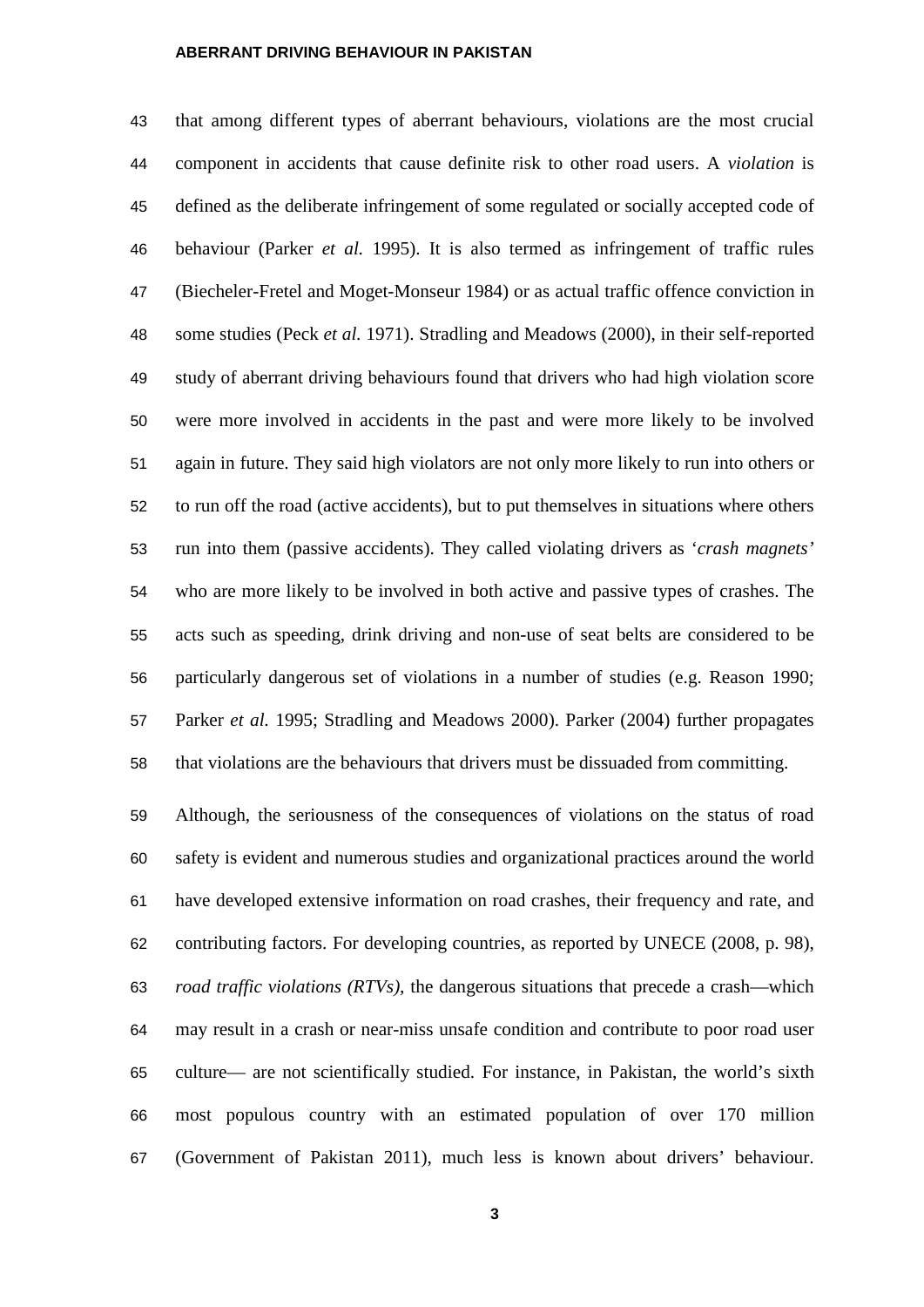Although, the fatality rate on the country's road network remains among the highest in the world at around 5565 fatalities per year (over 30 accidents per 10,000 registered vehicles). This is considerably above the countries with the lowest number of fatalities such as the UK (3298 reported fatalities per year); despite the fact that Pakistan is six times less motorised than the UK (WHO 2009, pp. 162-215). Although, drivers are majorly held responsible for RTAs in the country however; due to paucity of research work and empirical evidences, it remains difficult to understand the underlying factors which provoke deviant driving styles. The lack of such understanding is attributable to the difficulty of designing and implementing behaviour changing interventions in Pakistan; as over the years, it has been established that changes in driver behaviour offer the largest opportunities for harm reduction. This also exacerbates the difficulties in achieving sustainable results through on-going road safety campaigns and projects at local levels. Usually, the deliberate infringement of traffic laws, physically or mentally incapacitated drivers under the influence of alcohol and other intoxicating drugs, driving without license and impoliteness, rude gestures and cursing are considered to be the most frequently occurring aberrant behaviours in the country (Dogar 2008). For Lahore, the second most populated city of Pakistan and fortieth of the world (World's Largest Cities 2011), 2010s statistics revealed that 332 people lost their lives while 27,264 were injured in less than a year due to careless driving, speeding or wrong-turns. The National Injury Survey of Pakistan (NISP) reports that most injuries in the country occurred to persons aged between 16 and 45 years [\(Ghaffar](#page-26-0) *et al.* 2004, p. 213). RTA also disproportionately affects the poorer class of Pakistani society and pushes many families further into poverty by the loss of their breadwinners. The economic losses for the country are estimated at over 2% of gross domestic product (ADB 2007).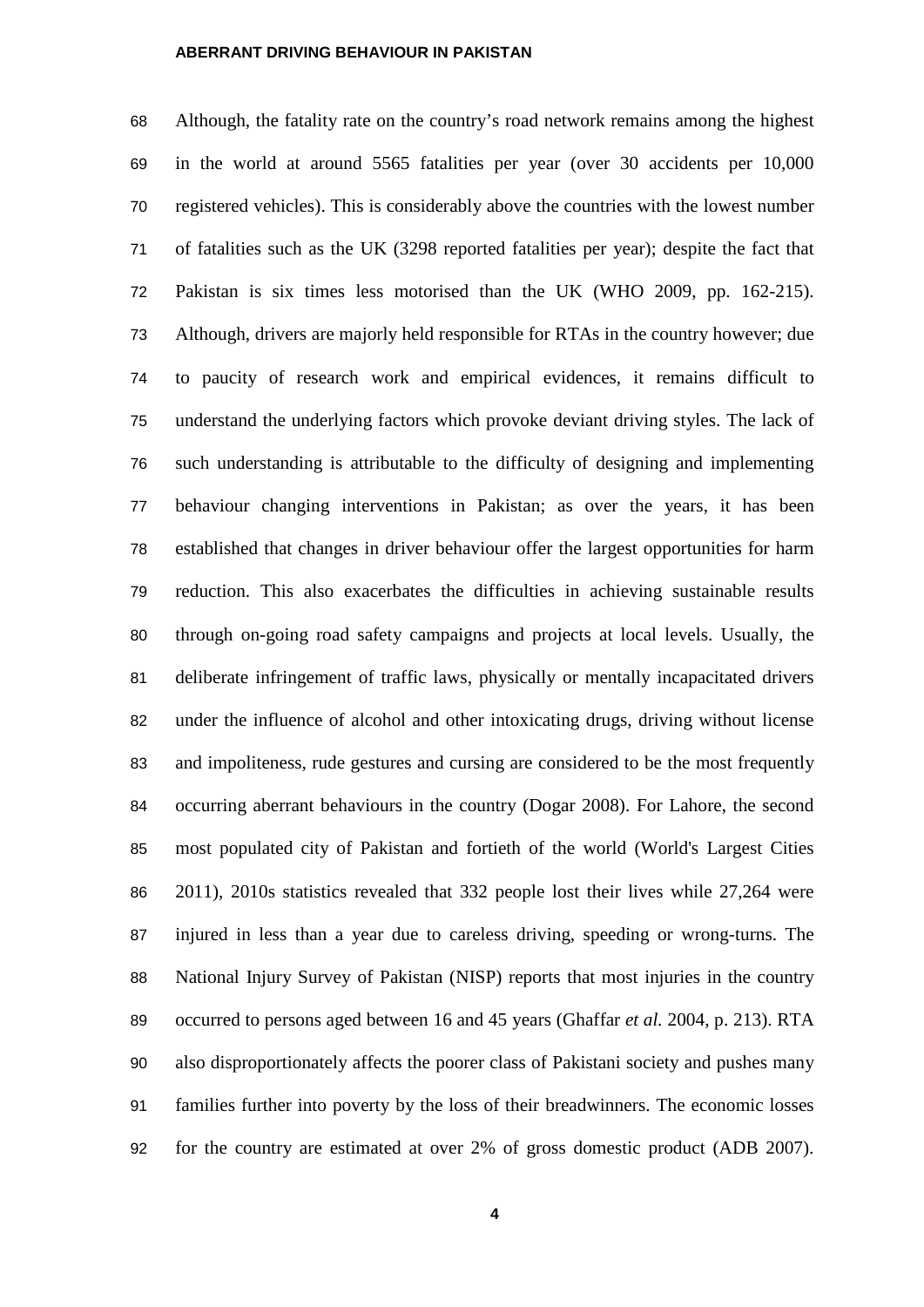Considering the gravity of the situation, the present study had been carried out to understand the pre-crash phenomenon while focusing on human side of accidents. With the help of Driver Behaviour Questionnaire (DBQ), it had subjectively investigated the aberrant behaviours of drivers in the country within the context of road traffic violations. Originally, the questionnaire was developed by Reason *et al.* (1990) using Reason's theory of error and violation (for details, see Reason 1990). It is a 50-item questionnaire which measures aberrant driving behaviours in three subscales: slips and lapses, mistakes and violations (Reason *et al.* 1990). The review of literature demonstrates that the questionnaire is one of the most widely used and reliable measures of behaviours (e.g. [Lawton](#page-23-6) *et al.* 1997; [Lajunen](#page-23-7) *et al.* 2004; [Eugenia](#page-23-8) *et al.* 2006; [Özkan](#page-23-9) *et al.* 2006). It has been applied in number of countries including Finland, UK, Greece, Iran, The Netherlands, Turkey [\(Özkan](#page-23-5) *et al.* 2006), Spain [\(Eugenia](#page-23-2) *et al.* 2006), and China [\(Xie and Parker 2002\)](#page-23-10). For the present study, the modified version of violation-items based DBQ, devised by Lawton *et al.* (1997) was used with the inclusion of Pakistan's specific behavioural items.

 Subsequently, the study also attempted to look at the causal link between personal characteristics and aberrant behaviours. It was hypothesised that drivers' behaviours were attributable to their personal characteristics. As, according to Reason (1990), occurrence of unsafe acts is preconditioned to three categories: conditions of other road users, environmental factors and personnel factors. The literature argues that road safety is a social problem and personal factors play a vital role in guiding and shaping of drivers behaviours. Research work in psychological sciences has found its close association with individuals' socio-economic and demographic characteristics. The variables such as age, gender and exposure are all known to be correlated with accident involvement (e.g. [Rothengatter 1997;](#page-23-10) [Ward and Lancaster 2003;](#page-24-0) [Iversen and](#page-23-8)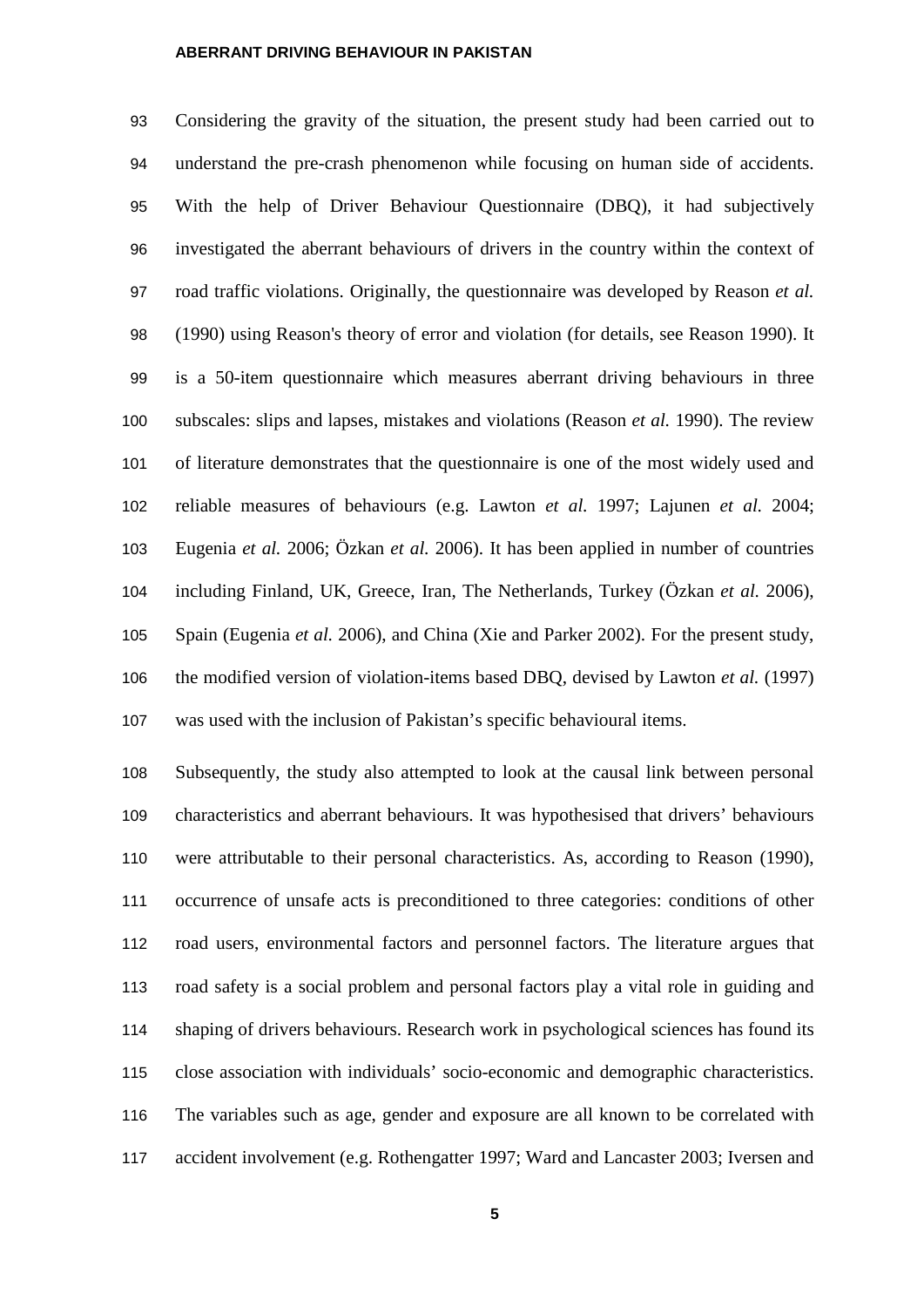[Rundmo 2004\)](#page-23-8). It has been noted that high rate of road traffic violations is significantly associated with those drivers who are young, male and have high annual mileage i.e. exposure (e.g. Parker *et al.* 1995; [Hennessy and Wiesenthal 2005\)](#page-23-8). Therefore, this paper also explores the influences of personal characteristics (socio- economic and demographic characteristics) on law violating behaviour of drivers in Pakistan.

**2 AIMS**

 To summarise, the principle aims of this study were (1) to contribute to an understanding of road safety profile of Pakistan by determining the types of aberrant behaviours exercised by drivers in the country, and (2) to explore influence of personal characteristics on drivers' behaviours.

# **3 METHOD**

## **3.1 Study Design**

 In order to recruit participants for the study, a quota sampling procedure had been adopted. In quota sampling, the population is stratified according to particular categories relevant to the research; a number to be selected from each stratum is decided, reflecting the relative proportion of each group to the whole population, and field workers are sent into the streets to fulfil their quota [\(McQueen and Knussen](#page-23-10)  [2006\)](#page-23-10). A pre-test study exercise was also carried out to assess the efficacy and design of the questionnaire. The testing on a sample of twenty drivers helped; (1) to identify potential problems stemming from the planned data collection procedure, and (2) to couch DBQ questions in a language understandable and relevant to the potential participants. The feedback received was then applied on the final version of the questionnaire to make it suitable for the general population. The study was conducted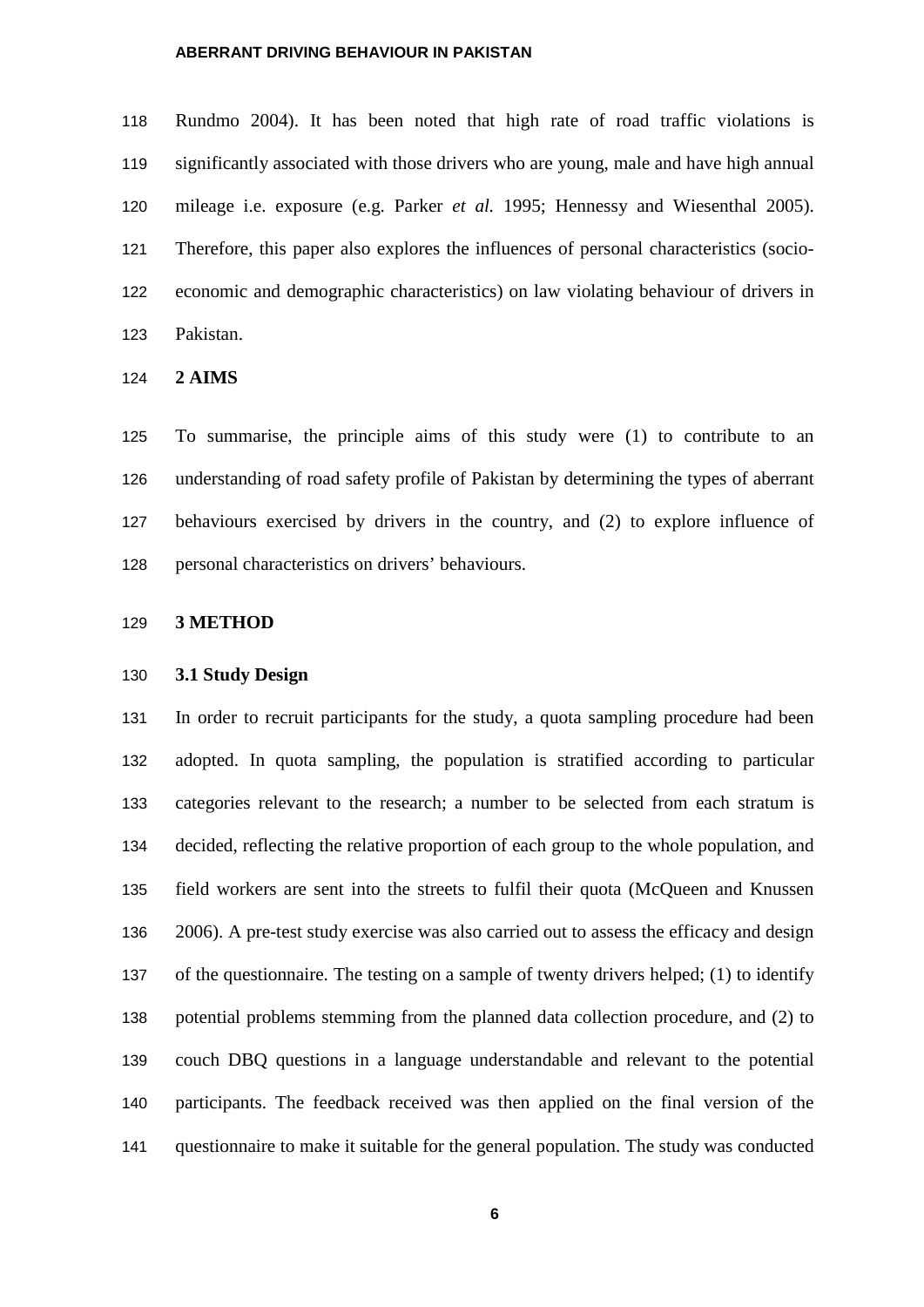142 in Urdu language<sup>1</sup> and recruited drivers from different densely populated locations of Lahore, Pakistan.

#### **3.2 Participants**

 In total, 438 participants took part in the study. The major groups covered in the 146 survey were professional drivers<sup>2</sup>, business and leisure commuters, youngsters (aged  $\leq$  19 years), housewives and elderly people (aged 55+). The categorisation was meant (1) to fairly represent the diverse driving population of Lahore, and (2) to examine the extent of behavioural differences within substrata of the society without restricting it with respect to socio-demographic composition. The required sample was achieved by adopting an on-street intercept technique where target groups of drivers were approached at business and shopping centres, universities, public transport stations and in residential areas. The refusal rate was not quantified but overall it was noted to be high among businessmen and very low among public transport drivers.

# **3.3 The extended DBQ**

 As mentioned above, the 12-item violations based modified version of the DBQ (taken from [Lawton](#page-23-11) *et al.* 1997) was used to measure behaviours of drivers in Pakistan. The questionnaire was further adapted based on the insight of an earlier qualitative study, carried out on road safety issues of Pakistan (for details refer, [Batool](#page-23-0) *et al.* 2011). With the incorporation of local, Pakistan's specific factors, a 29- item extended version of DBQ was developed. The questions could logically be divided into Highway Code violations and aggressive violations, mainly tapping behaviours related to speeding, close-following, drink and drug driving, overtaking, driving distraction, use of seatbelt/helmet, vehicle fitness. Participants were asked to indicate how frequently they got engaged in performing behaviours mentioned in the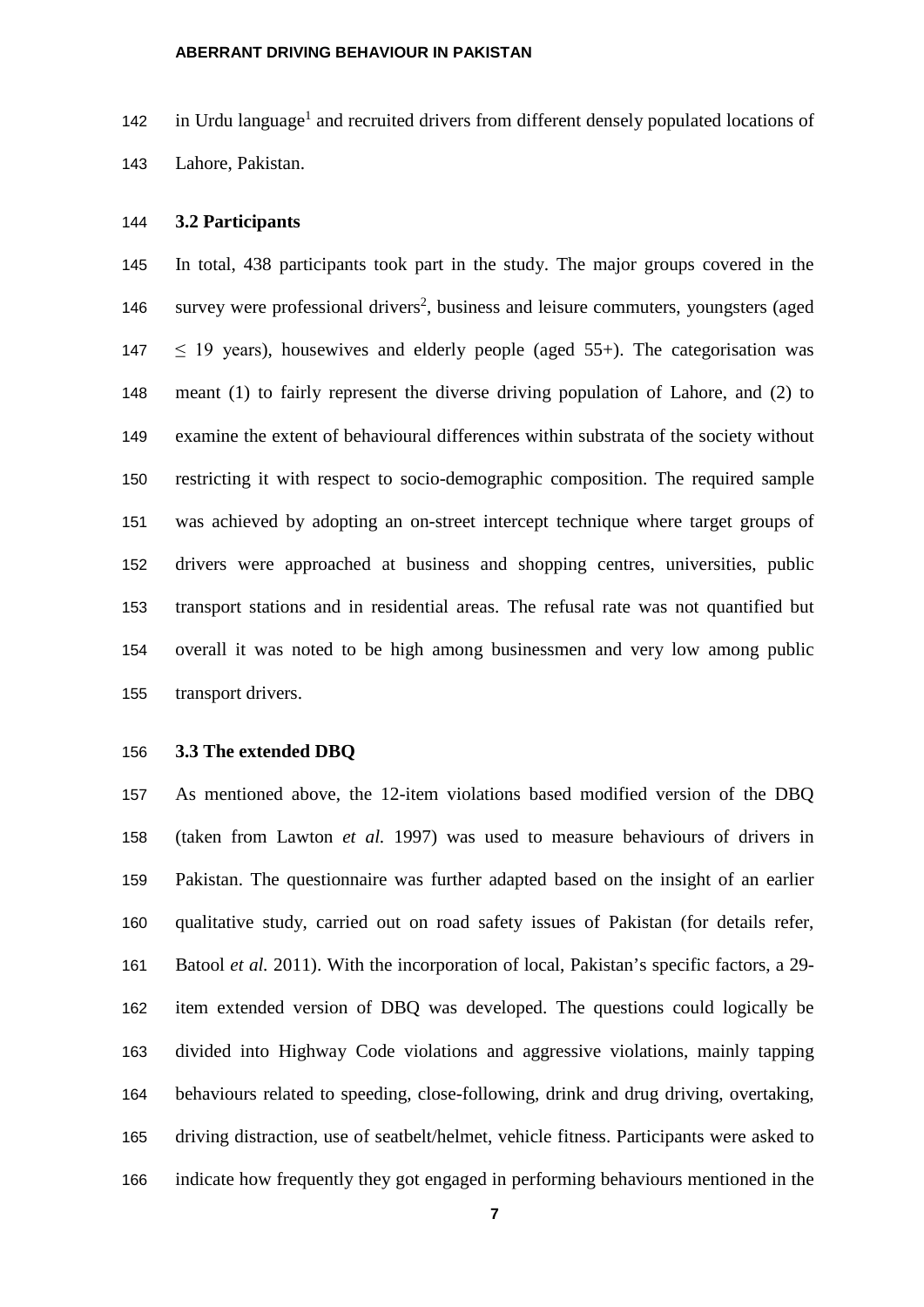questionnaire by rating on a six point scale with endpoints *never* (0) and *nearly all the time* (6). The higher scores on any item indicated high aberrant behaviours.

#### **3.4 Socio-demographic measures**

 The questionnaire also collected information related to socio-economic and demographic characteristics of participants such as: age, gender, and income. It also recorded some other driving related information of the participants including number of years driving license had been held, weekly mileage, frequency of accidents and near misses in last six months.

### **4 ANALYSES**

#### **4.1 Sample characteristics**

 The univariate descriptive analysis revealed the socio-demographic composition of the study's sample. It was predominantly composed of young age group drivers (up to 34 years); 76.9%, and had car drivers 40%, motorcyclists 40.7%, and professional drivers 19.2%. Females were under-representative in the sample (13.6%) which could be due to an overall less number of female drivers in the country. Middle- income and high-income groups drivers were almost in equal proportion in the sample (22.7% and 22% respectively), and those from low-income group were in slightly higher percentage (37.6%). The study also recorded information about participants' marital status and noted that more than half of the sample was single (56%), 40 % was married and 1.9% was separated or divorced. On average, participants held a driving license for 8.43 years and had a weekly annual mileage of 363.47km. The average near-misses and accidents for the drivers was 2.72 and 1.98 respectively. Whereas, only half of the sample population had passed the driving test and equally was holding a valid driver's license.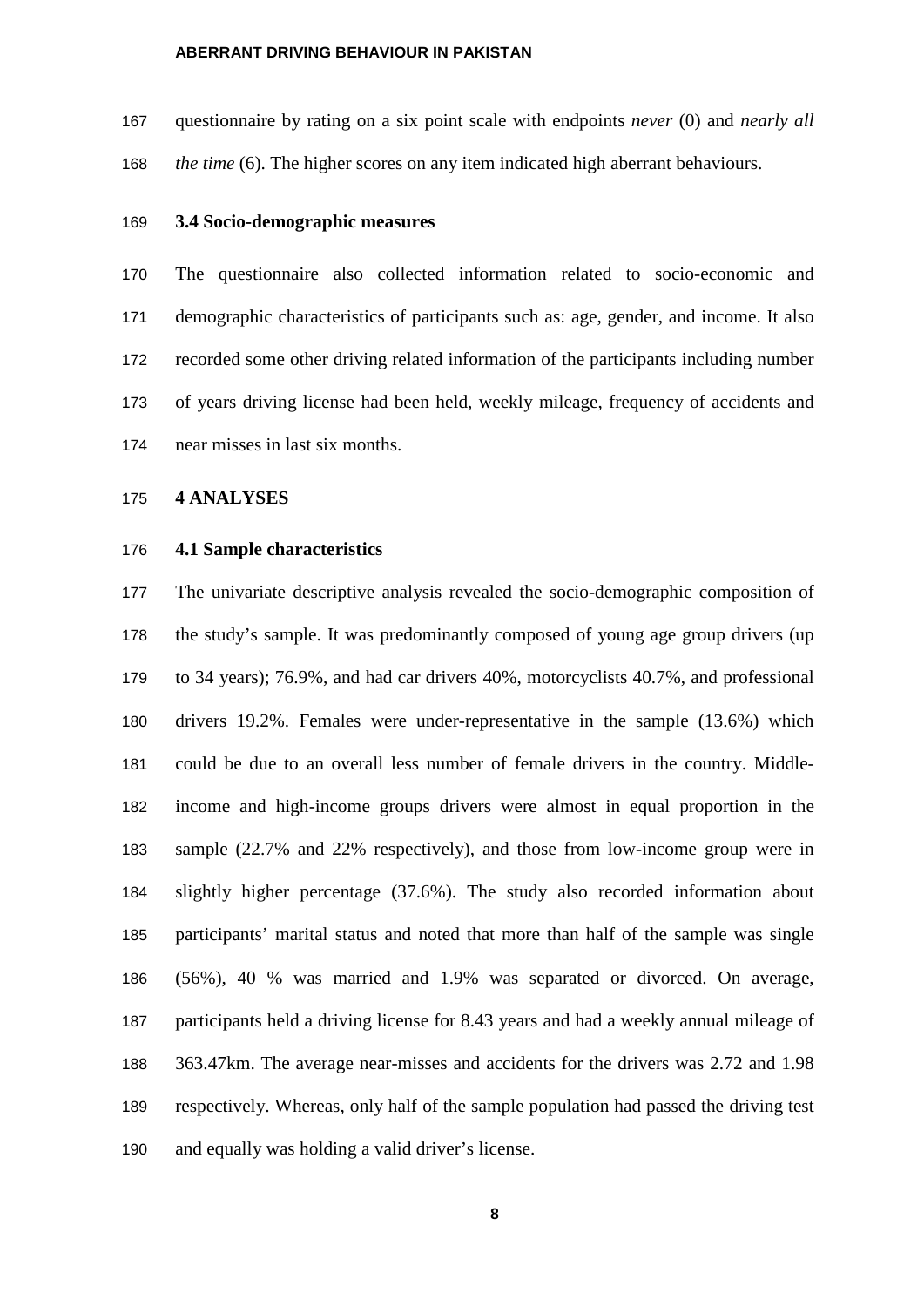# **4.2 Principal Component Analysis with Promax Rotation**

 In order to examine the behavioural dimensions of the sample population, the DBQ data was subjected to Principal Component analysis (PCA). PCA, also known as component analysis, is a method in which linear combinations of the observed variables are formed, known as components or factors (Norušis 2008, p. 398). The reasons of adopting PCA for factor extraction are (1) its ability to summarise most of the original information (variance) in a minimum number of factors for prediction purposes (Hair *et al.* [2006\)](#page-23-12), and (2) it makes no assumptions concerning an underlying causal structure that is responsible for co-variation in the data (Hatcher 2003). As the underlying dimensions of behavioural items were unknown in the present case, the PCA was considered to be the best suited approach. However, before running the analysis, the behavioural data was screened by applying different quality checks. The data validation helped to identify invalid or duplicate cases, incorrectly entered data and outliers, and reduced the sample size from 438 to 428. After screening, the suitability of running PCA on the data was checked on two parameters; Kaiser-Meyer Olkin measure of sampling adequacy (KMO) and 207 Bartlett's Test of Sphericity  $(BTS)^3$ . The overall KMO ratio of 0.928 came up for attitudinal data which indicated a sampling adequacy to proceed with the analysis. Likewise, BTS result was also significant for the data (2953.855, p<.000). Thus, after successfully meeting prerequisites, the data was subjected to factor analysed. The analysis generated five-factors with eigenvalue greater than 1 and noted high inter- correlation between the first four factors (> 0.30). This favoured non-orthogonal (oblimin) rotation which was needed to simplify factors structure for interpretation. Factor rotation is a procedure in which factor axes are rotated so that variables have large correlations with a small numbers of factors. It tries to make large loadings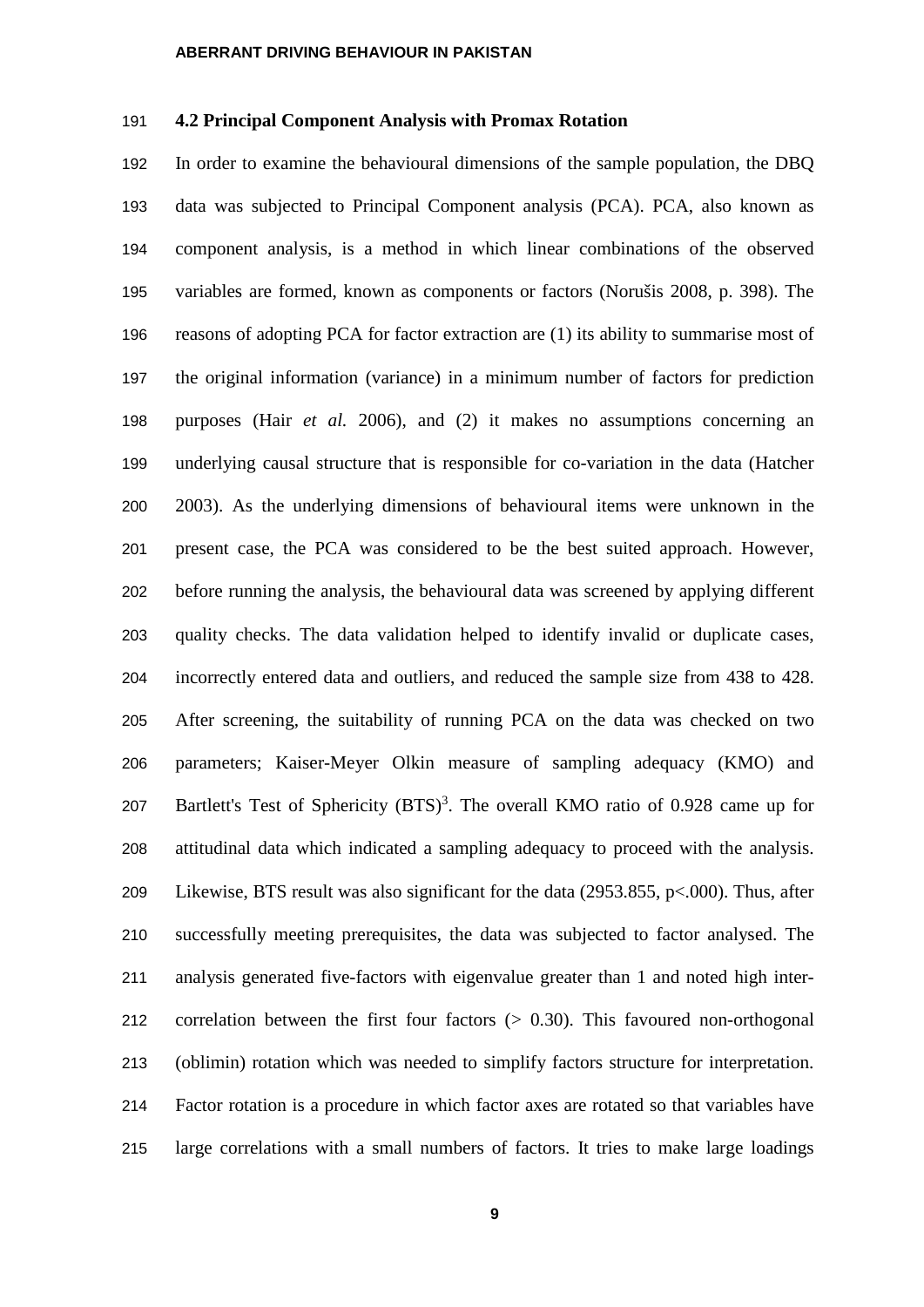larger and small loadings smaller to make the factors easier to interpret (Norušis 2008, p. 410). Thus, the analysis was re-run with promax rotation (a type of oblimin rotation).The scree plot suggested three-factor solution reasonable for the data set. Whilst, based on common rule of thumb of each factor having at least three variables that load highly on it [\(Norušis 2008\)](#page-24-1), four-factor solution deemed appropriate to retain. Collectively, these factors explained 51.28% of the total variance. 222 Cronabach's alpha  $(\alpha)$  reliability coefficients for the factors exhibited excellent internal consistency (>.70). Table 2 summarises the results of factor analysis. Pearson's bi-variate correlation coefficients (r) for extracted factors and driving related variables including near-misses and accidents were also computed (Table 3).

#### **4.3 Analysis of significant differences**

 In order to assess the influence of personal characteristics on behaviours of drivers in Pakistan, the mean DBQ scores of different groups were computed. To determine whether the differences in violation scores were significant, analysis techniques such as Two-Independent-samples T-Test (t-test), analysis of variance (ANOVA) and Kruskal-Wallis test had been applied (for the details on analyses, refer Norušis 2008, pp. 127-462).

#### **5. RESULTS**

 The means (M) and ranking of the violations for drivers in Pakistan are given in following table 1 in descending order. The table also shows violation scores and ranking for the UK driver (taken from Lawton et al. 1997) to make an overall comparison between the two populations.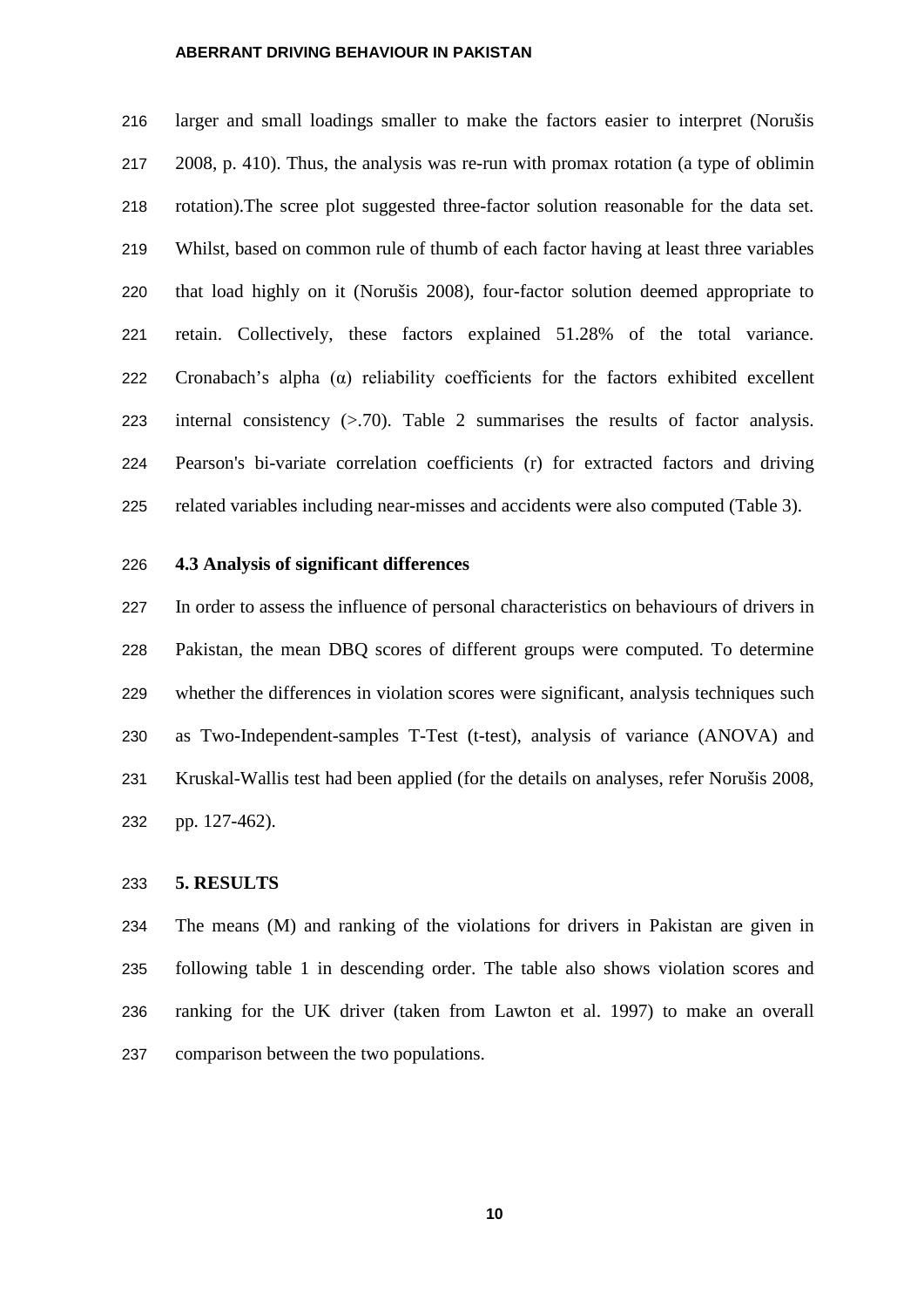# 238 Table 1: Means and standard deviations for DBQ violation items

| Violation items sorted in descending Mean score order (type, item number)                                                                        | <b>PAK</b><br>Mean | UK**<br>Mean             |
|--------------------------------------------------------------------------------------------------------------------------------------------------|--------------------|--------------------------|
|                                                                                                                                                  | (ranking)          | (ranking)                |
| How often do you sound your horn to indicate your annoyance to another driver?<br>$\left( \text{AV}, 8 \right)$                                  | 2.35(1)            | 2.42(5)                  |
| How often do you overtake a slow driver on the inside? (HCV, 4)                                                                                  | 2.32(2)            | 2.02(7)                  |
| How often do you speed, blow horn or overtake to get ahead of female drivers? (AV,<br>$13)*$                                                     | 2.04(3)            |                          |
| How often do you manage to drive a vehicle with poor maintenance conditions?<br>(HCV, 29)*                                                       | 1.94(4)            | $\blacksquare$           |
| How often do you pull out of a junction so far that the driver with right of way has to<br>stop and let you out? (AV, 5)                         | 1.93(5)            | 2.09(6)                  |
| How often do you stay in a lane that you know will be closed ahead until the last<br>minute before forcing your way into the other lane? (AV, 3) | 1.85(6)            | 1.89(8)                  |
| How often you do not stop at the stop line? (HCV, 18)*                                                                                           | 1.83(7)            | $\overline{a}$           |
| How often do you use a hand held mobile phone when you are driving? (HCV, 28)*                                                                   | 1.78(8)            | $\equiv$                 |
| How often do you drive so close to the car in front that it would be difficult to stop in<br>an emergency? (HCV, 7)                              | 1.77(9)            | 2.09(6)                  |
| How often do you disregard the speed limit on a residential road? (HCV, 11)                                                                      | 1.76(10)           | 3.31(2)                  |
| How often do you cross a junction knowing that the traffic lights have already turned<br>against you? (HCV, 6)                                   | 1.75(11)           | 2.09(6)                  |
| How often do you use high beam lights during driving at night time in built-up areas?<br>$(HCV, 22)*$                                            | 1.69(12)           | $\overline{\phantom{a}}$ |
| How often do you ignore continuous white lines while changing a lane on road?<br>$(HCV, 17)^*$                                                   | 1.69(12)           | $\overline{\phantom{a}}$ |
| How often do you use your status profile or personal connections to get rid of fines,<br>penalties? (HCV, 23)*                                   | 1.67(13)           | $\bar{\phantom{a}}$      |
| How often do you become angered by a certain type of driver and indicate your<br>hostility by whatever means you can? (AV, 10)                   | 1.64(14)           | 2.89(3)                  |
| How often you do not stop at the call of traffic police wardens? (HCV, 24)*                                                                      | 1.63(15)           | $\blacksquare$           |
| How often do you park your vehicle in a no parking zone? (HCV, 27)*                                                                              | 1.52(16)           | $\mathbf{r}$             |
| How often do you become angered by another driver and give chase with the<br>intention of giving him/her a piece of your mind? (AV, 1)           | 1.50(17)           | 1.31(10)                 |
| How often do you drive against one-way traffic? (HCV, 26)*                                                                                       | 1.46(18)           |                          |
| How often do you race away from traffic lights with the intention of beating the<br>driver next to you? (AV, 9)                                  | 1.44(19)           | 2.43(4)                  |
| How often do you carry goods/articles in your vehicle more than its capacity? (HCV,<br>$21)*$                                                    | 1.38(20)           | $\overline{\phantom{a}}$ |
| How often do you disregard the speed limit on a motorway? (HCV, 12)                                                                              | 1.37(21)           | 3.41(1)                  |
| How often do you drive with tinted windows glass? (HCV, $25$ )*                                                                                  | 1.36(22)           | $\overline{a}$           |
| How often do you drive when you suspect you might be over the legal blood alcohol<br>$limit?$ (HCV, 2)                                           | .81(23)            | 1.32(9)                  |

239 Note: AV =aggressive violations; HCV=Highway Code violations;  $*$  = newly included items related to Pakistan,  $**$  the results for the UK drivers has been taken from Lawton *et al.* (1997).

to Pakistan, \*\* the results for the UK drivers has been taken from Lawton *et al.* (1997).

241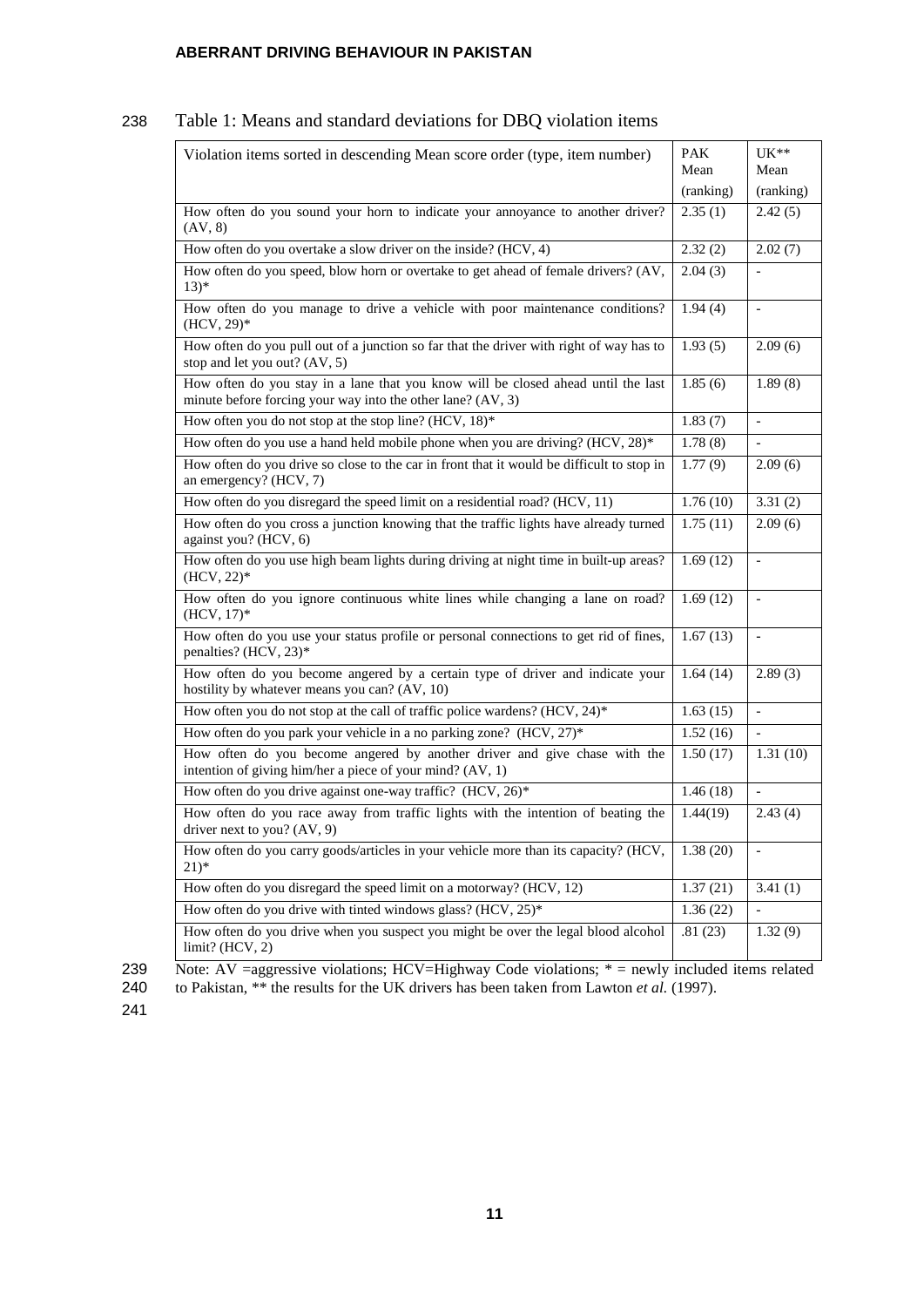# Table 2: Dimensions of Pakistani drivers' aberrant behaviours

|                                                                                                                                               | Factor  | $\%$      | $\alpha$ |
|-----------------------------------------------------------------------------------------------------------------------------------------------|---------|-----------|----------|
|                                                                                                                                               | loading | variation |          |
| Factor 1: Intimidating other road users (B1-INTIMIDATING)                                                                                     |         | 35.5%     | .85      |
| How often do you become angered by another driver and give chase with the intention of giving him/her a piece of your mind? (AV, 1)           | .517    |           |          |
| How often do you overtake a slow driver on the inside? (HCV, 4)                                                                               | .728    |           |          |
| How often do you drive so close to the car in front that it would be difficult to stop in emergency? (HCV, 7)                                 | .560    |           |          |
| How often do you race away from lights with the intention of beating the driver next to you? (AV, 9)                                          | .580    |           |          |
| How often do you become angered by a certain type of driver and indicate your hostility by whatever means you can (AV, 10)                    | .684    |           |          |
| How often do you disregard speed limit on residential road? (HCV, 11)                                                                         | .772    |           |          |
| How often do you disregard speed limit on a motorway? (HCV, 12)                                                                               | .467    |           |          |
| How often do you speed, blow horn or overtake to get ahead of female drivers? (AV, 13)*                                                       | .712    |           |          |
| Factor 2: Being above the rules (B2-ABOVE RULES)                                                                                              |         | 6.55%     | .78      |
| How often do you cross a junction knowing that traffic lights have already turned against you? (HCV,6)                                        | .367    |           |          |
| How often do you use high beam lights during driving at night time in built-up areas? (HCV, $22$ )*                                           | .362    |           |          |
| How often do you use your status profile or personal connection to get rid of fines, penalties? $(HCV, 23)^*$                                 | .503    |           |          |
| How often do you drive against one-way traffic? (HCV, 26)*                                                                                    | .627    |           |          |
| How often do you park your vehicle in a no parking zone? (HCV, 27)*                                                                           | .585    |           |          |
| How often do you use a hand held mobile phone when you are driving? (HCV, 28)*                                                                | .635    |           |          |
| How often do you manage to drive a vehicle with poor maintenance conditions? (HCV, 29)*                                                       | .779    |           |          |
| Factor 3: Risk-prone infringement (B3-INFRINGMENTS)                                                                                           |         | 4.76%     | .76      |
| How often do you drive with tinted window glass? (HCV, 25)*                                                                                   | .649    |           |          |
| How often do you drive when you suspect you might be over the legal blood alcohol limit? (HCV, 2)                                             | .757    |           |          |
| How often do you carry goods/articles in your vehicle more than its capacity? $(HCV, 21)^*$                                                   | .471    |           |          |
| How often do you not stop at the call of traffic police wardens? (HCV, 24)*                                                                   | .457    |           |          |
| Factor 4: Assertion: this is my space (B4-ASSERTION)                                                                                          |         | 4.46%     | .72      |
| How often do you stay in a lane that you know will be closed ahead until the last minute before forcing your way into the other lane? (AV, 3) | .472    |           |          |
| How often do you pull out of a junction so far that the driver with right of way has to stop and let you out? (AV, 5)                         | .455    |           |          |
| How often do you sound your horn to indicate your annoyance to another driver (AV, 8)                                                         | .424    |           |          |
| How often do you ignore continuous white lines while changing a lane on road? (HCV, 17)*                                                      | .637    |           |          |
| How often do you not stop at the stop line? (HCV, 18)*                                                                                        | .817    |           |          |
| Total variance explained (before rotation)                                                                                                    |         | 51.27%    |          |

Note: Extraction method: Principal Component Analysis; Rotation method: Promax with Kaiser Normalisation (rotation converged in 11 iterations).

\* indicates newly included items in the DBQ.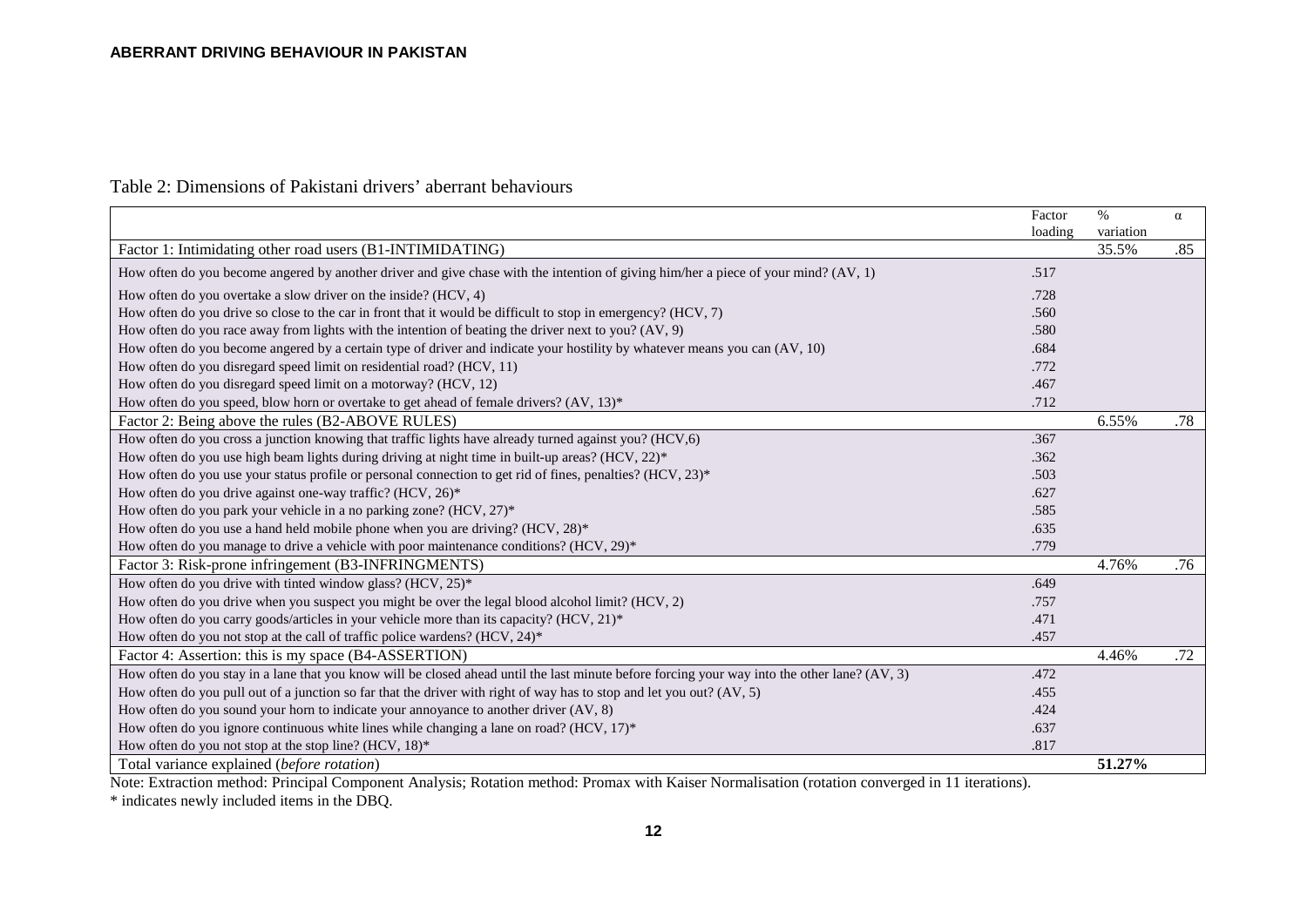Table 2 provides summary of extracted behavioural factors. It shows that first behavioural factor accounted for 35.5% of the total variation ( $\alpha$ =.853). It consists of a mix of items related to aggressive and Highway Code violations such that five out of eight items are directly tapping speeding and chasing behaviours of drivers. Therefore, factor is labelled as measuring '*intimidating*' behaviour of the drivers. Second behavioural factor accounted 6.55% of the variation ( $\alpha$ =.78) with seven items, all tapping behaviours related to breaking rules and regulations. Therefore, it is labelled as '*being above the rules*'. Third factor composed of four '*risk-prone infringements*' and explained 4.76% of the variation  $(\alpha = .76)$ . It includes items such as drink driving and overloading. The last factor explained 4.46% of the total variation  $(\alpha = .72)$  and its four out of five items measure line/lane changing behaviours of drivers to compete for space on road. Therefore, it is labelled as '*assertion-this is my space'*. In following table 3, the relationships between behavioural factors, near-misses, accidents, and exposure to driving are shown and in table 4 multiple comparisons of the groups on their total DBQ scores is provided.

| Variables                | B1 | B <sub>2</sub> | B <sub>3</sub> | <b>B4</b> | <b>DBQ</b>        | <b>NM</b> | AC      | DT      | DM      |
|--------------------------|----|----------------|----------------|-----------|-------------------|-----------|---------|---------|---------|
|                          |    | $.55**$        | $.50**$        | $.53**$   | $.85**$           | $.25**$   | $.16**$ | ۰       | $-.05$  |
| <b>B1-INTIMIDATING</b>   |    |                |                |           |                   |           |         | $.15**$ |         |
| <b>B2-ABOVE RULES</b>    |    |                | $.44**$        | $.38**$   | $.76***$          | $.17**$   | $.13*$  | $-.10$  | $-.02$  |
| <b>B3-IINFRINGEMENTS</b> |    |                |                | $.35**$   | $.71**$           | .08       | .08     | $-.10$  | $-14**$ |
| <b>B4-ASSERTION</b>      |    |                |                |           | $.69**$           | $.12*$    | .00     | $-.08$  | $-.04$  |
| Total DBQ score          |    |                |                |           | $\qquad \qquad -$ | $.23**$   | $.15**$ | $-.07$  | $-.09*$ |
| NM. Near misses          |    |                |                |           |                   |           | $.59**$ | $-.00$  | $.19**$ |
| AC. Accidents            |    |                |                |           |                   |           |         | $-.02$  | $.27**$ |
| DT. Driving time         |    |                |                |           |                   |           |         | -       | $.15**$ |
| DM. Driving mileage      |    |                |                |           |                   |           |         |         |         |

Table 3: Correlations between behavioural factors and other driving related variables

Note: Correlation is significant at the \* 0.05 level (1-tailed) and at the \*\*0.01 level (1-tailed).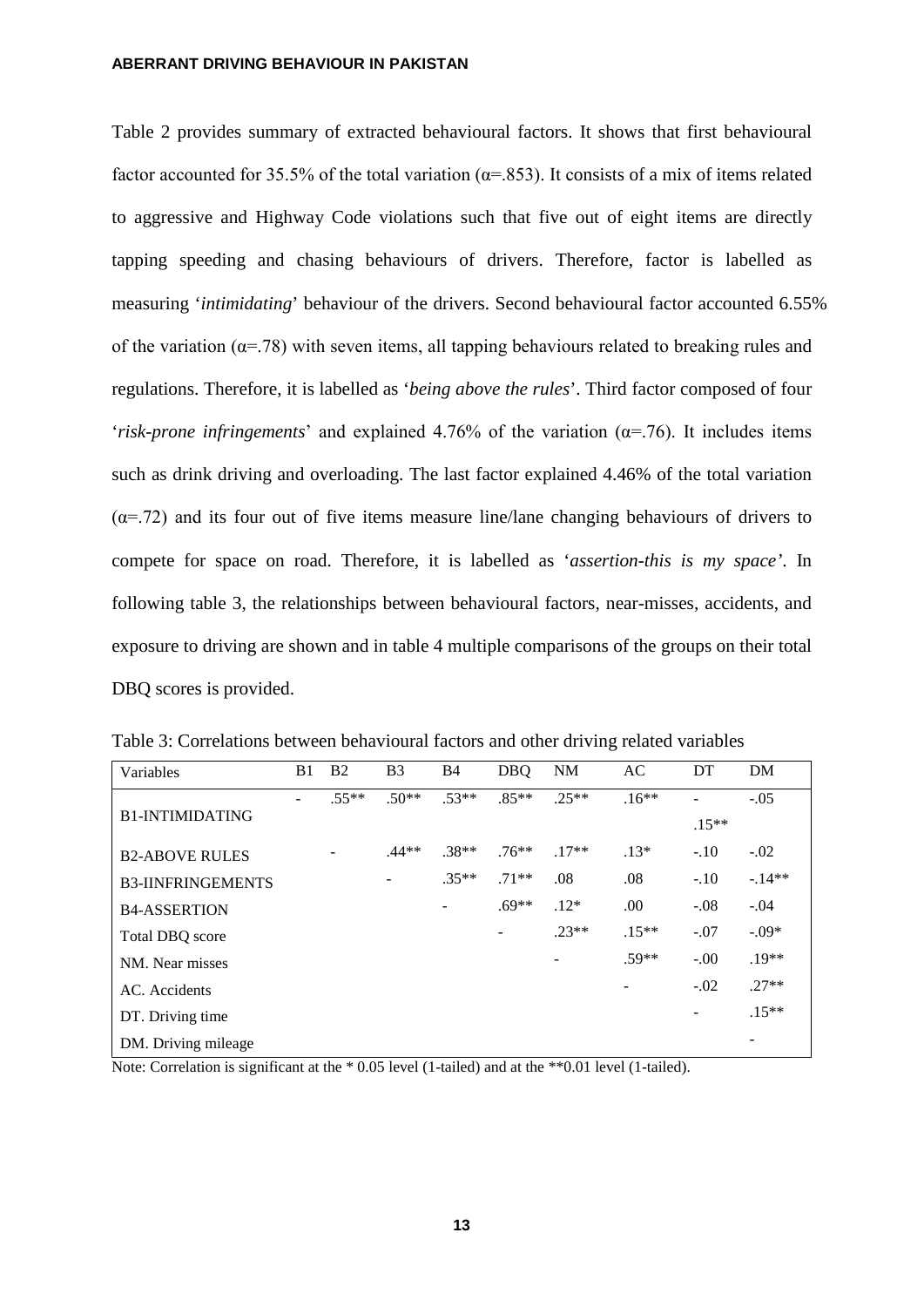Table 4: Mean scores and significant differences in behaviours of different sociodemographic groups

|                       |                                | Mean DBQ score | Differences between the groups<br>$t/F/X2$ (df, N), p-value |
|-----------------------|--------------------------------|----------------|-------------------------------------------------------------|
| 1. Age                | $\leq$ 19                      | 72.04          |                                                             |
|                       | 19-34<br>$\geq$ 35             | 59.41          | $F(2, 422) = 2.38, p = .03$                                 |
|                       |                                | 54.23          |                                                             |
| 2. Income             | Lower-income                   | 55.88          |                                                             |
|                       | Middle-income<br>Higher-income | 58.00          | $F(2, 424) = 2.793$ , $p = 0.04$                            |
|                       |                                | 63.99          |                                                             |
| 3. Gender             | Male                           | 60.09          |                                                             |
|                       | Female                         | 65.36          | <b>NS</b>                                                   |
| 4. Education          | Up to intermediate             | 55.82          |                                                             |
|                       | <b>Graduates</b>               | 61.35          | <b>NS</b>                                                   |
|                       | Postgraduates                  | 68             |                                                             |
| 5. Marital status     | Single                         | 62.71          |                                                             |
|                       | Married<br>Separated           | 55.36          | $X^2(3, 419) = 10.19$ , p = 01                              |
|                       |                                | 147.33         |                                                             |
|                       | divorced                       | 86.00          |                                                             |
| 6. Driving test       | <b>Yes</b>                     | 56.19          |                                                             |
|                       | N <sub>o</sub>                 | 65.19          | $t(414) = -2.46, p = .01$                                   |
| 7. License holder Yes |                                | 56.99          |                                                             |
|                       | N <sub>0</sub>                 | 64.22          | t $(418) = -1.99$ , p = .04                                 |

# **6. DISCUSSION**

# **6.1 Behavioral dimensions of drivers in Pakistan**

The analysis identified four distinct driving dimensions of the sample population including intimidating behaviours (B1), being above the rules (B2), commission of risk-prone infringements (B3), and assertiveness for the space on-roads (B4). Factor structure also confirms the theoretical distinction between aggressive violations (AV) and Highway Code violations (HCV). Lawton *et al.* (1997) has distinguished these two classes of violations using the DBQ and identified behaviours like speeding and running red light falls under the first category whereas sounding one's horn or giving chase to another driver when angered are the type of interpersonal aggressive violations. Straddling and Meadows (2000) further explored the relation between getting angry and these two types of violations. They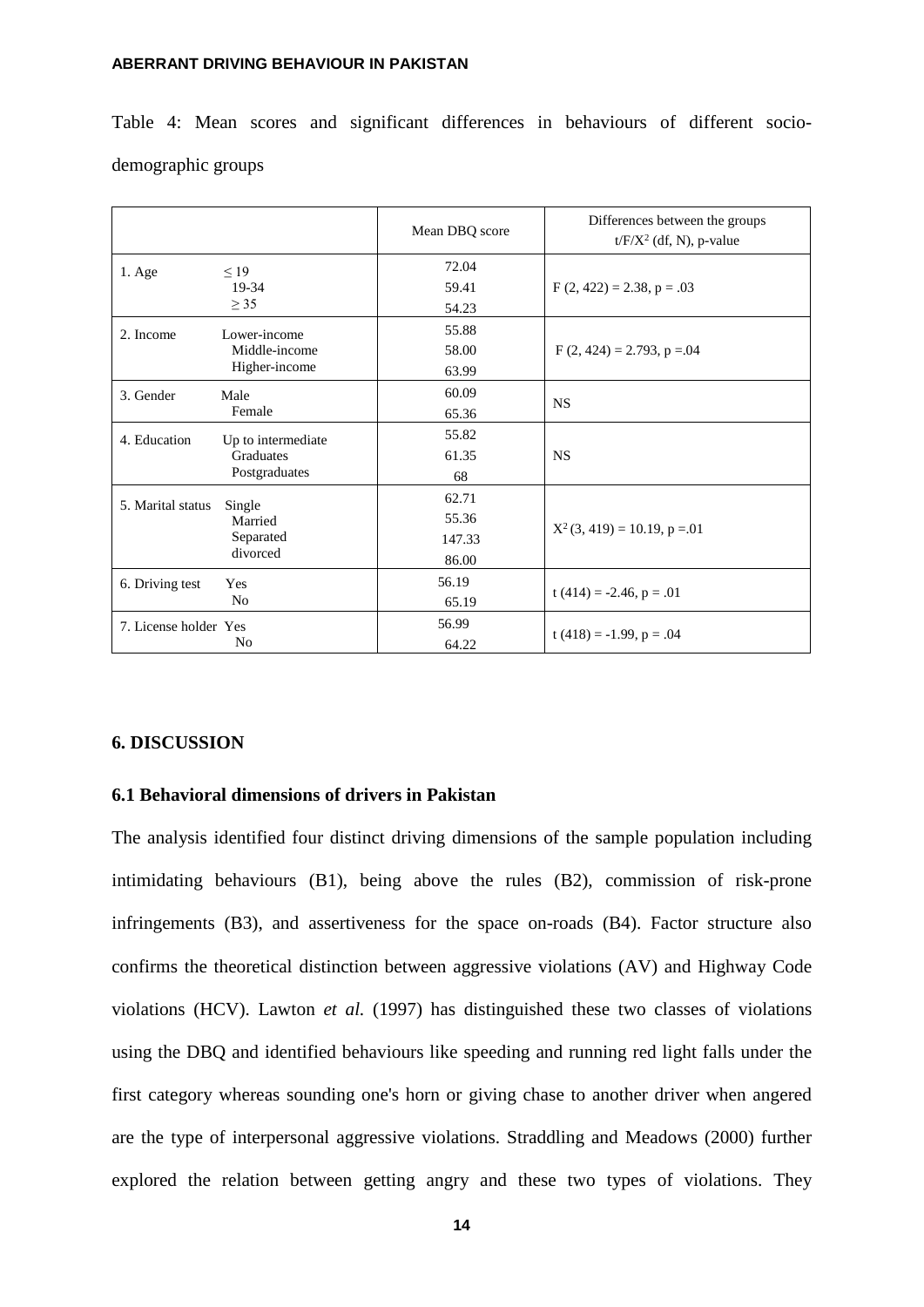demonstrated that the drivers with high rate of scoring in HCV are more likely to get angered when their progress is impeded. However, interpersonally aggressive drivers act on their anger by showing hostility or giving chase or sounding horns. For the present study, B2 and B3 are solely comprised of HCVs whereas, B4 predominantly composed of AV items. However, B1 contains a mix of HCVs and AVs and up to an extent has replicated the Lawton *et al.* (1997) first factor. It is also important to note that HCVs have high loadings on the factors in comparison to AVs and thus, entails the need to be treated exclusively to improve safety on-roads. Furthermore, examination of correlation matrix (table 3) reveals strong positive association among the factors, implicating that the commission of one is most likely to lead to the other. Such that B1, tapping intimidating behaviours of drivers, is the strongest aberrant dimension which significantly result into near misses and accidents. The finding is in agreement with the general road safety literature which states that drivers who commit one type of violations are more likely to commit other types [\(Stradling and Meadows 2000\)](#page-24-2).

To be specific, Univariate descriptive reveals that Pakistani drivers tend to sound horn (M=2.35) and engage in risky overtaking (M=2.32) quite frequently. They are likely to force their way out  $(M=1.85)$  and often disregard stop lines  $(M=1.83)$ . It can be drawn that drivers in the country are less disciplined. Concomitantly, an earlier study on drivers' behaviours observed relatively high proportions of drivers in Pakistan crossing continuous `noovertaking` lines *(15* %) and not stopping at stop signs even when traffic was-near (52%) (Downing 1985, cited in Jacobs and Baguley 1995, p. 8). Researchers linked this poor behaviour by drivers in developing countries to their lack of knowledge about road safety rules and regulations or their general attitude towards road safety matters, and emphasise on measures such as stringent enforcement along with running of educational campaigns. For instance, Highway patrolling was found to be quite effective when it was introduced in Pakistan in the early 1980s as it discouraged overtaking and targeted road safety parking,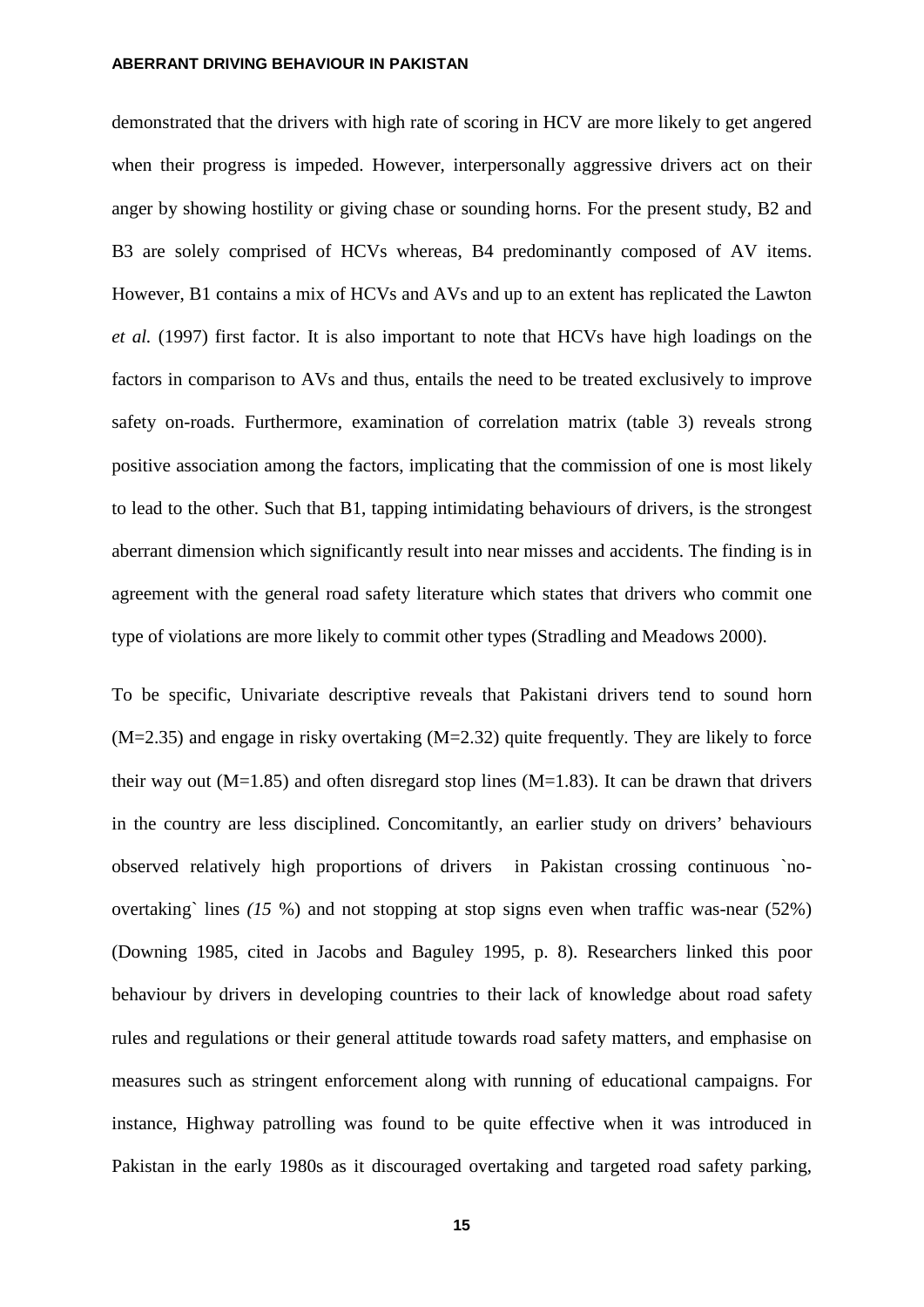both of which were known to contribute significantly to road accidents in the country (ADB 1996). Moreover, the use of mobile phone while driving is also found quite high for the drivers ( $M = 1.78$ ). It is important to note that over the past 20 years, hand-held mobile telephones have emerged as a road safety problem. Research has shown that the reaction time of drivers increases by 0.5 to 1.5 seconds when they are talking on handheld phones. They have difficulty maintaining the correct positions in their lanes, maintaining appropriate speeds and judging and accepting safe gaps in traffic. Some evidences indicate that drivers who use hand-held phones face a risk of crash four times higher than risk faced by other drivers, imperilling themselves and other road users (Peden *et al.* 2004, p. 34). The study has also noted low violation scores for speeding on motorways  $(M=1.37)$  and drink driving (M=.81). It should be noted that Pakistan is predominantly a Muslim country and the use of drugs or consumption of alcohol is illegal, strictly prohibited. However, there are evidences which suggest that drugs and especially alcohol is consumed by various sections of the society, most notably by the affluent and the impoverished (Shafiq *et al.* 2006). To add, Batool *et al.* (2011, p. 44) found the use of drugs and alcohol particularly among commercial drivers. Therefore, possibility of drink and drug driving for the country's drivers cannot be ruled-out and the possible explanation of the low responding on the item can be linked to social desirability bias which causes respondents to understate their negative behaviours [\(West](#page-24-3) *et al.* 1993; [Hatfield](#page-23-13) *et al.* 2008).

#### **6.2 Applicability and utility of the extended DBQ**

The high percentages of variations explained by the extracted factors including internal consistency (>.50) support the use of DBQ as a reliable measure of behaviours, in agreement with previous research work (e.g. by Eugenia *et al.* 2006; [Wåhlberg](#page-23-13) *et al.* 2011**)**. With respect to the inclusion of new seventeen Pakistan's related violation items, twelve successfully came together and mainly constituted factors two and three (with  $\alpha$  >.75). The items successfully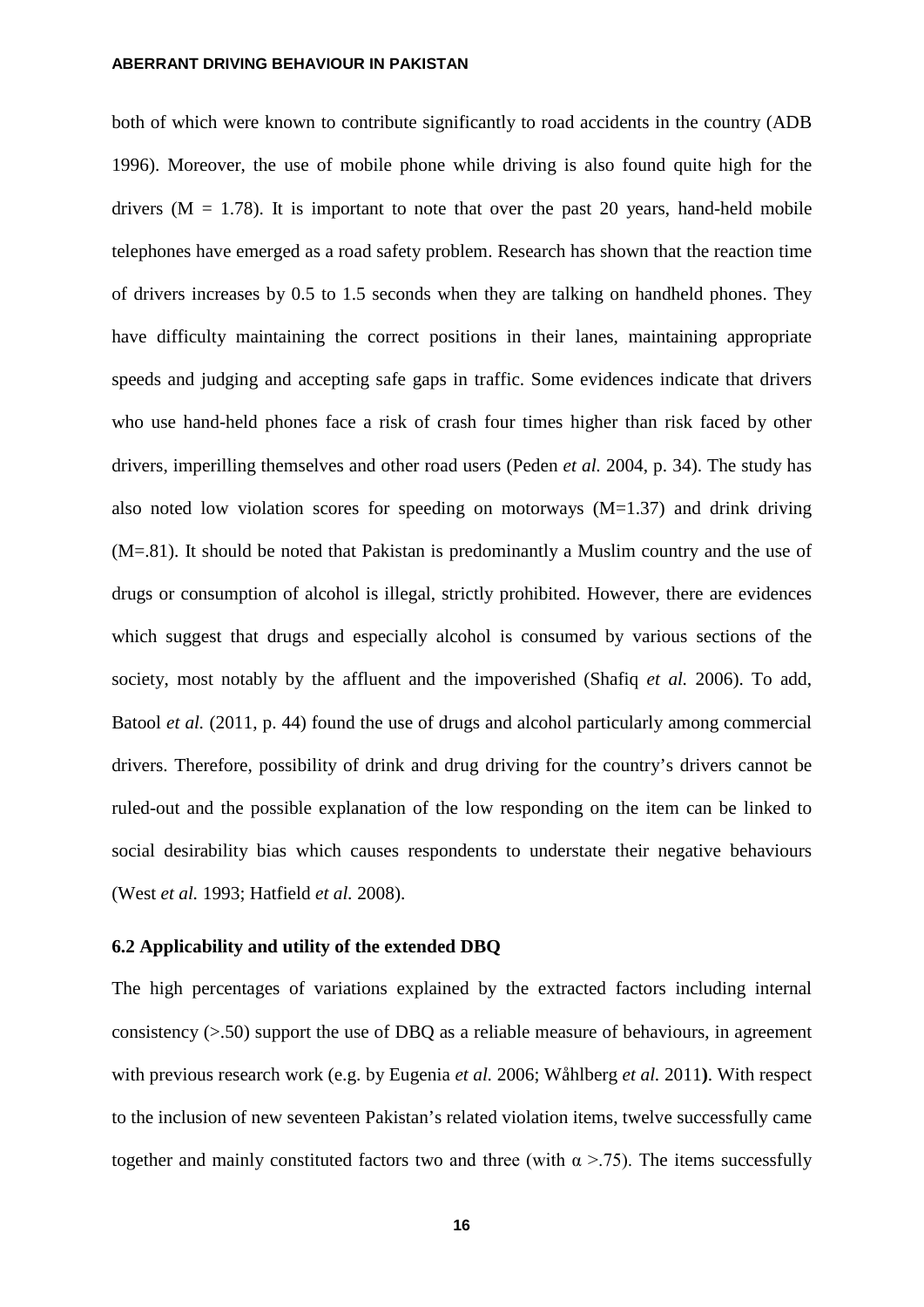indicate two distinct behavioural dimensions of drivers in Pakistan and thus, the initial idea of testing and empirically quantifying different types of aberrant behaviours specific to the country, gets strength. To add, the mean scores of all twelve items are high with two of the items made in the list of top five mostly committed aberrant behaviours (items no. 13 and 29). Therefore, this study justifies the inclusion of this set of new items and promotes its utilisation in the DBQ related future research in Pakistan.

# **6.3 Comparison with the UK drivers**

The study has also attempted to broadly compare the driving population of Pakistan with the UK by taking its scores on DBQ from Lawton *et al* (1997). The differences has been noted between the populations such that the UK drivers are found to engage more in speeding (on motorways and residential zone), aversion; hostility. In contrary, Pakistani drivers most likely to sound horn, do risky overtaking, also intimidate female drivers with risky overtaking or horn blowing, drive vehicle with poor maintenance and likely to pull out of junction. This suggests that drivers in Pakistan have propensity to exhibit aggressive behaviour more than the UK drivers. However, both the groups are comparable in terms of their least reported aberrant behaviours including drink driving, and chasing with anger. In terms of factor structure, only factor one of this study –intimidating other road users- replicated the Lawton *et al.* (1997) first factor up to an extent by loading four of its items in it (4, 9, 11, 12). However, at the same time, the factor contains items which were loaded on Lawton *et al.* (1997) factors two and three (1, 7, and 10). The rest of the items (2, 3, 5, 6, 8) also failed to come together in the similar order as of in Lawton *et al.* (1997) and split in this study. Therefore, it is concluded that the driving behaviours in Pakistan (a developing country) are not very similar to the UK (the developed country). This ascertains the need of doing country specific research to develop better understanding of local behaviours. Although, the lessons can be learnt from experiences of developed world, this study discourages the current practice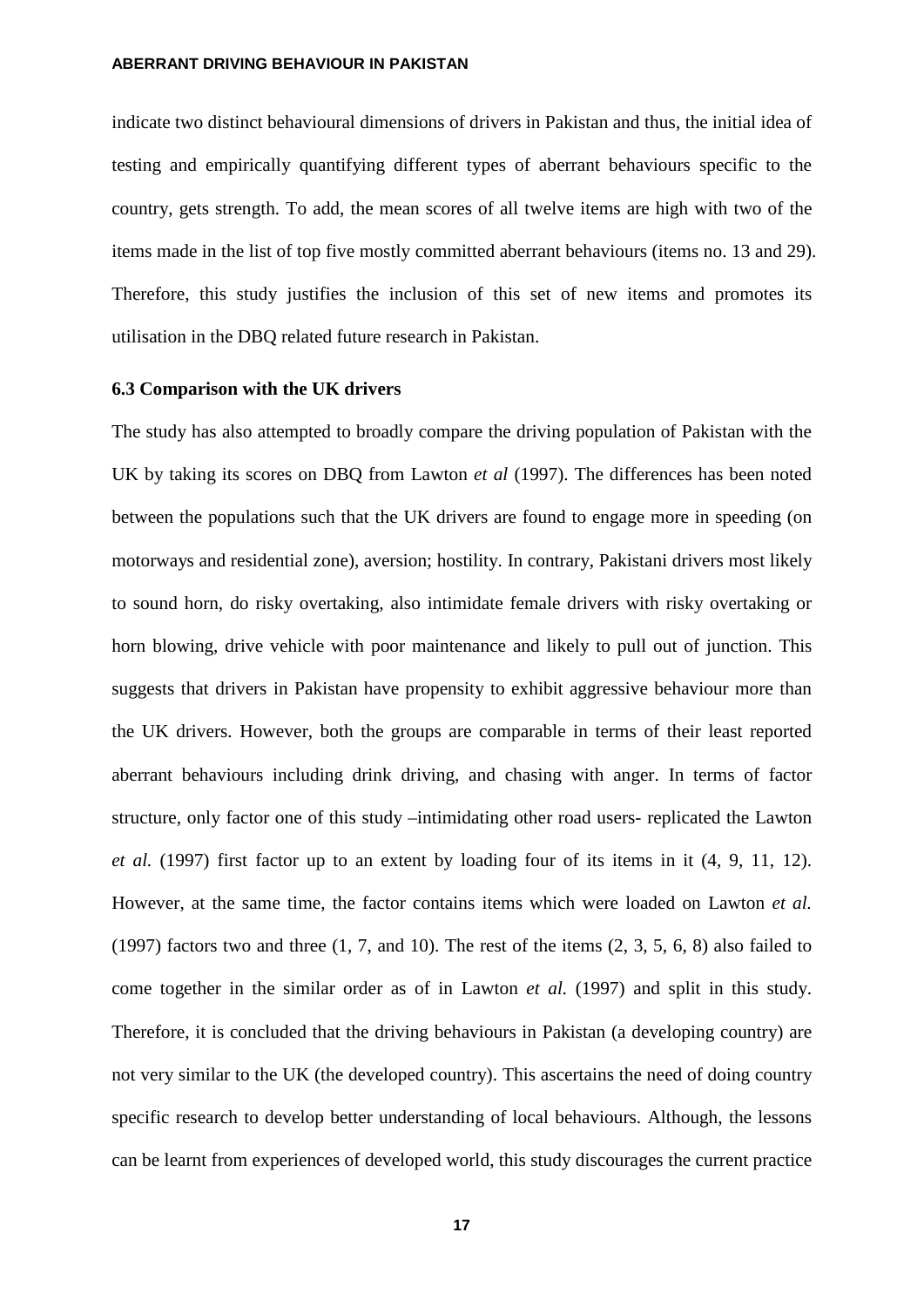of simply transferring the solutions valid for them. This is the issue on which local researchers are already lamenting and of the view that Pakistan transport development has become both 'resource dependent' and "path dependent" upon international agencies which have been providing financial and technical assistance throughout the history of nation' (Imran and Low 2005, cited in Batool *et al.* 2011). Jacobs and Baguley (1995, p. 8) conclude that the effectiveness of transferring some developed country solutions to developing countries is uncertain and their appropriateness needs to be considered in relation to the problems and conditions prevailing in individual countries.

# **6.4 Influence of personal characteristics**

Having established the behavioural characteristics of the population, the study next assessed the influence of socio-demographic characteristics of drivers on their behaviours and explored whether the variation in drivers' behaviours was attributable to their personal characteristics. Statistically significant differences are noted on variables such as age, income, marital status unlike factors such as gender and education (table 4).

# *Gender*

Although no significant differences have been noted, the total DBQ score for female drivers was more than male drivers. While, conventional literature demonstrates that men commit more violations and women made more errors [\(Reason et al. 1990;](#page-24-4) [Stradling and Meadows](#page-25-0)  [2000;](#page-25-0) [de Winter et al. 2007\)](#page-23-14). The finding suggests that male and female drivers more or less exhibits similar behaviours on roads in Pakistan and thus, rejects usual perception of females being safer than male drivers. It also supports recent arguments rising within the domain of road safety that the possibility of female drivers being equally or sometimes more dangerous on-roads than male drivers cannot be ruled out (e.g. [Bone and Mowen 2006;](#page-23-15) [Gulliver and](#page-23-14)  [Begg 2007;](#page-23-14) [Tannert 2009\)](#page-23-16). For instance, Tannert (2011) reports ''it's true that men do take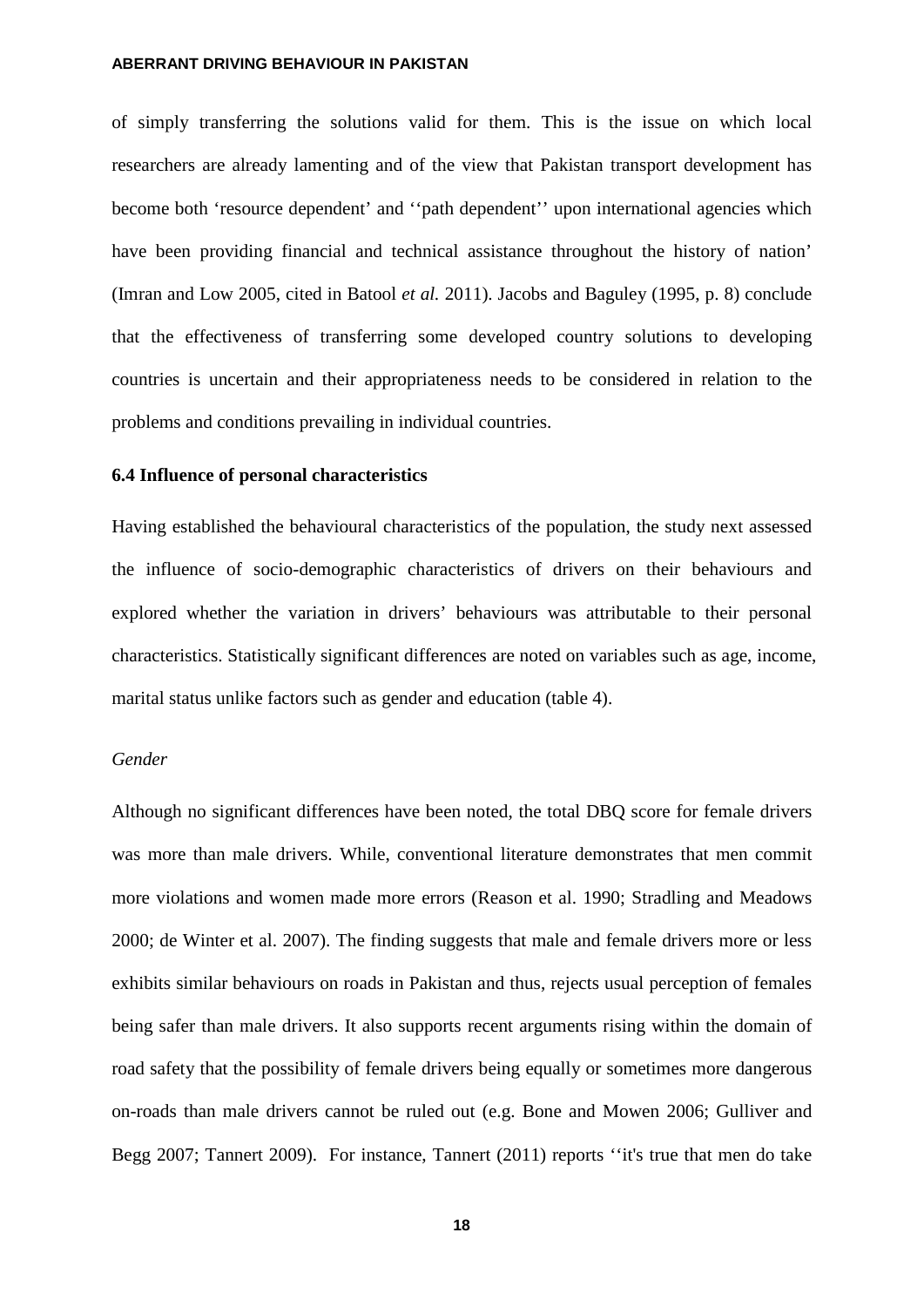more risks than women...however; [women] are partaking in more risky behaviours than ever before. The gap is closing quickly''.

#### *Age*

The study has noted significant mean differences in DBQ scores of different age groups such that youngsters emerged to be the most dangerous and mature drivers to be the safest. The finding is in agreement with the general literature. For instance, research carried out by Laapotti et al. (2001) also conclude that number of accident and offences are highest among the young males and their accident took place more often at night. The reasons of involvement of young driver in traffic offences and accidents are considered to be inexperience, risk taking behaviour and risk exposure. It is also said that young drivers have extra motives such as showing off their driving skills in traffic (Naatanen and Summala 1976) which leads them to commit violations. In low-income countries, on the basis of expected demographic evolution, it is suggested that young road users will continue to be the predominant group involved in road crashes (Peden et al. 2004). Figure 1 further elicits influence of age on different behavioural factors and indicates that youngsters  $(\leq 19)$  have high intimidating and low assertive behaviours in contrast to and elderly drivers ( $\geq$ 55). While middle-age drivers (19-34), although, low but consistently reported tendency to commit all types of deviant behaviours and mature drivers (35-55) reported to refrain from them.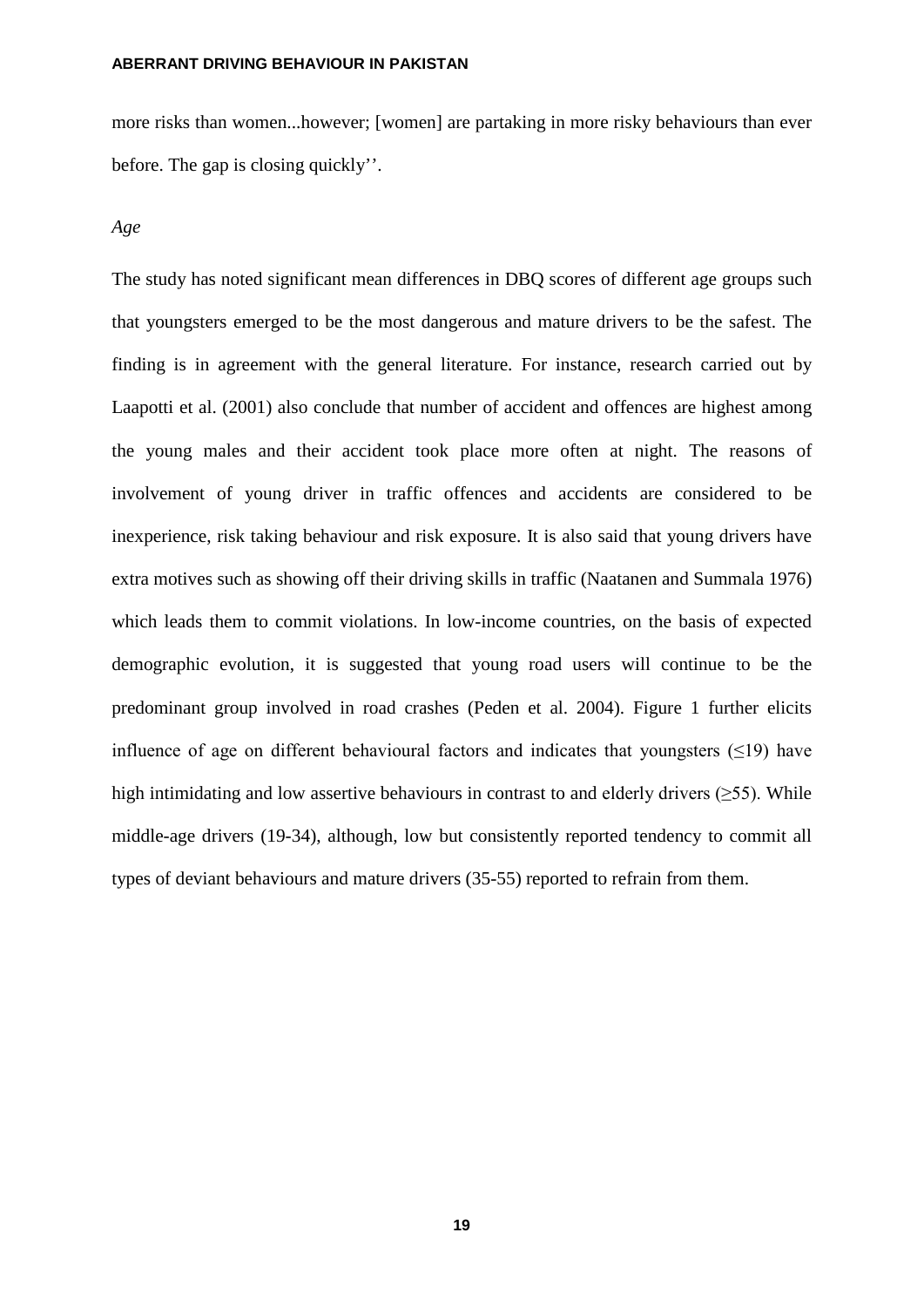

Figure 1: Aberrant driving behaviours of different age groups *Income* 

ANOVA indicates significant mean differences between the scores of different incomegroups such that low-income group drivers emerged to be the safest in comparison to middle and high-income group. Figure 2 indicates that a high-income group driver is highly assertive whereas middle-income group driver is most likely to intimidate other road users. Road safety literature also suggests that income-level influences drivers' behaviours. For instance, one of the international comparative studies on self-reported driving behaviour has analysed the association between level of income and attitudes towards road safety and found that higher income, in general, leads to less law abiding driving behaviour [\(Golias and Karlaftis](#page-23-17)  [2001\)](#page-23-17). Similar evidence was noted in other studies where high violating car drivers were from higher-income household [\(Stradling et al. 1999;](#page-25-1) [Stradling and Meadows 2000\)](#page-25-2).

# *Relationship status*

Another interesting relationship has been observed between marital status and aberrant behaviours. The Kruskal-Wallis test demonstrates that a separated/divorced driver is notably more dangerous than a single driver whilst, a married driver is comparatively safe as can be seen in Figure 3. The effect of marital status on drivers' behaviours is already welldocumented which most of the times indicates single drivers more prone to risk-taking attitudes and behaviours (e.g. refer [David 1990;](#page-23-18) [Laapotti](#page-23-19) *et al.* 2001; [Shinar](#page-23-20) *et al.* 2001). This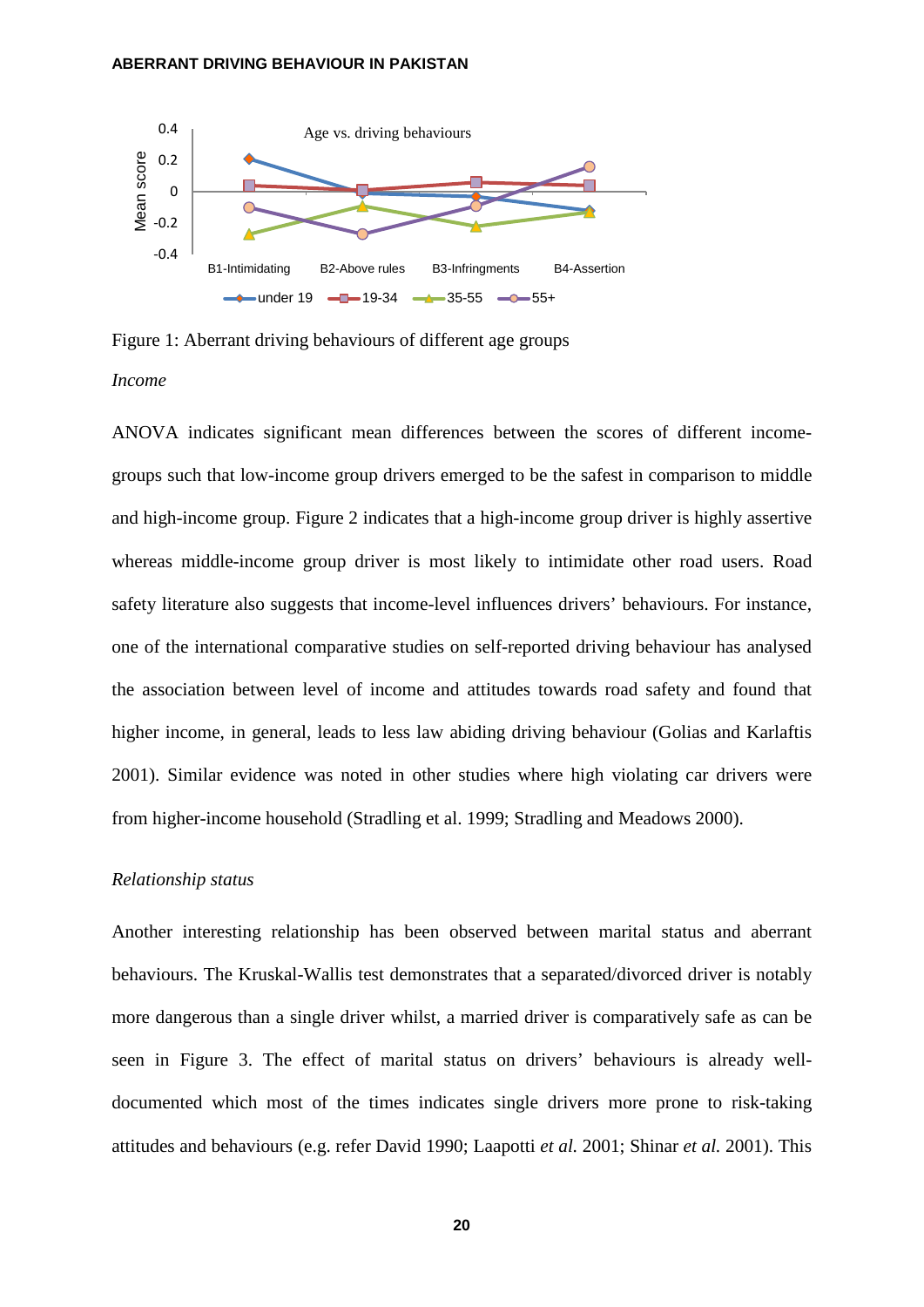study further extends the literature and suggests that seprated/divorced drivers can be more dangerous, specifically in Pakistan.



Figure 2: Aberrant driving behaviours of different income-groups and marital status

# *Driving test and license*

The discussion also noted the link between passing of driving test and aberrant behaviours so as with license holding. As expected, drivers who have passed driving test and hold driving license are safer than those who have never passed the test. It is important to note that the poor licensing and penalties system in Pakistan is considered as a major contributor to unsafe driving practices. Despite remaining a public concern over the years, it is believed that the issue is still seemingly neglected by the policy-makers. To add, the system is reported to be constantly abused through the use of power and influence and petty bribes (Batool *et al.* 2011, p. 41).

To suumarise, in the light of above discussion, it can be concluded that the commission of violations correlates with variables such as age, income, and marital status.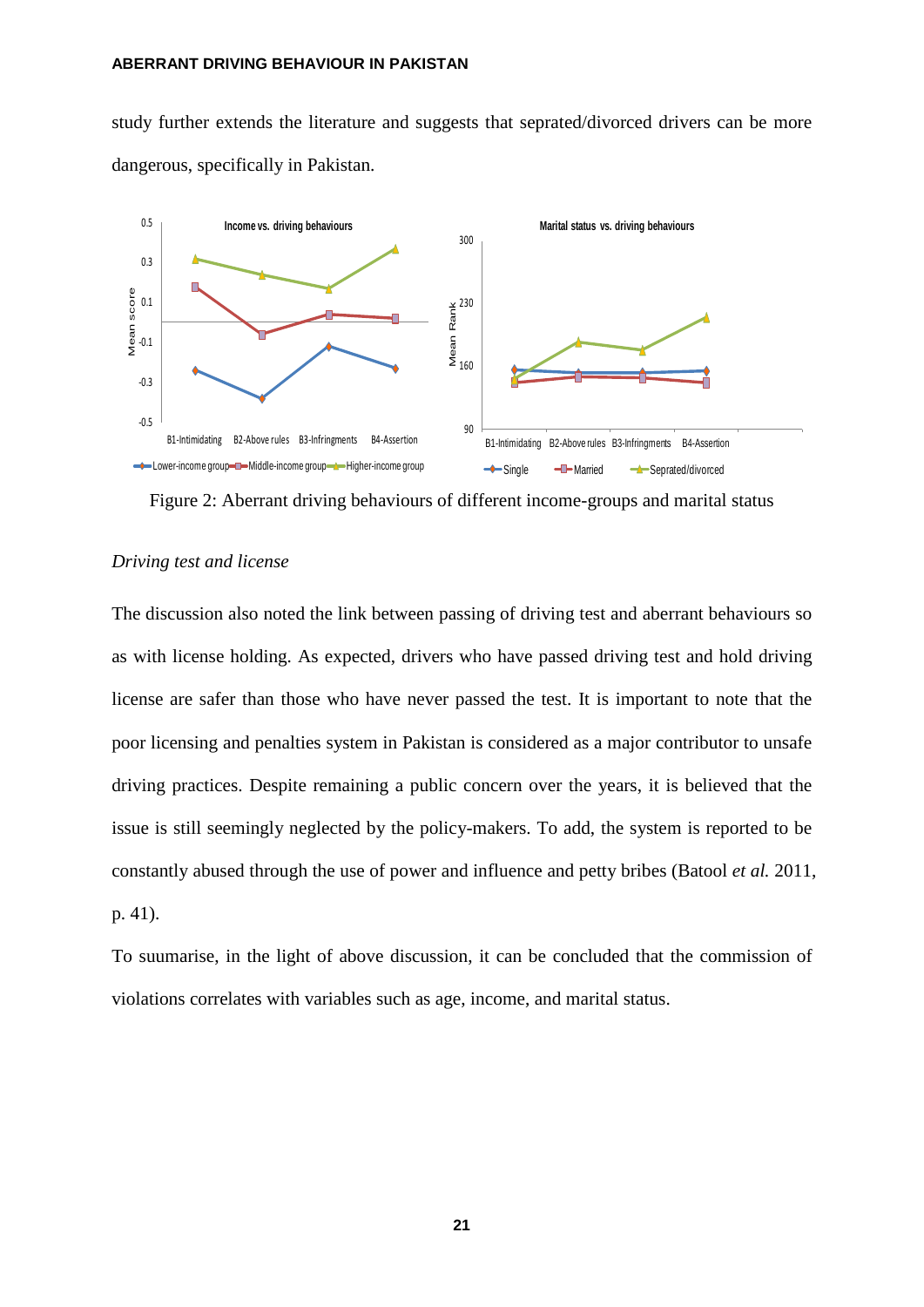

Figure 3: Aberrant driving behaviours *w.r.t* driving test and license holding

### **7 CONCLUSIONS AND POLICY CONSIDERATIONS**

This study has provided multitude of results. It suggests that aberrant behaviours of urban population of Pakistan are classifiable into four dimensions; intimidations of other road users, taking themselves above the rules, commission of risk-prone infringements and assertiveness. It is noted that all behavioural factors are strongly correlated to each other such that commission of one leads to the other. Particularly, intimidating behaviour of drivers and their consideration of themselves above the rules have been observed as the immediate precursors of near-misses and crashes. Driver behaviour is also found attributable to his personal characteristics. The study adds that being young, affluent, and separated/divorced negatively influences driving behaviours in the country. It further suggests that stereotyping men with bad behaviours is not true in Pakistan's case as female drivers reported more deviant behaviours. This study also has analytical implications. The generation of discrete and statistically robust behavioural factors out of extended DBQ provides support to use the measures for future research in Pakistan.

There are few limitations which may affect to generalise study's findings. For instance, although DBQ generated distinct and reliable factors, the measure was adopted first time in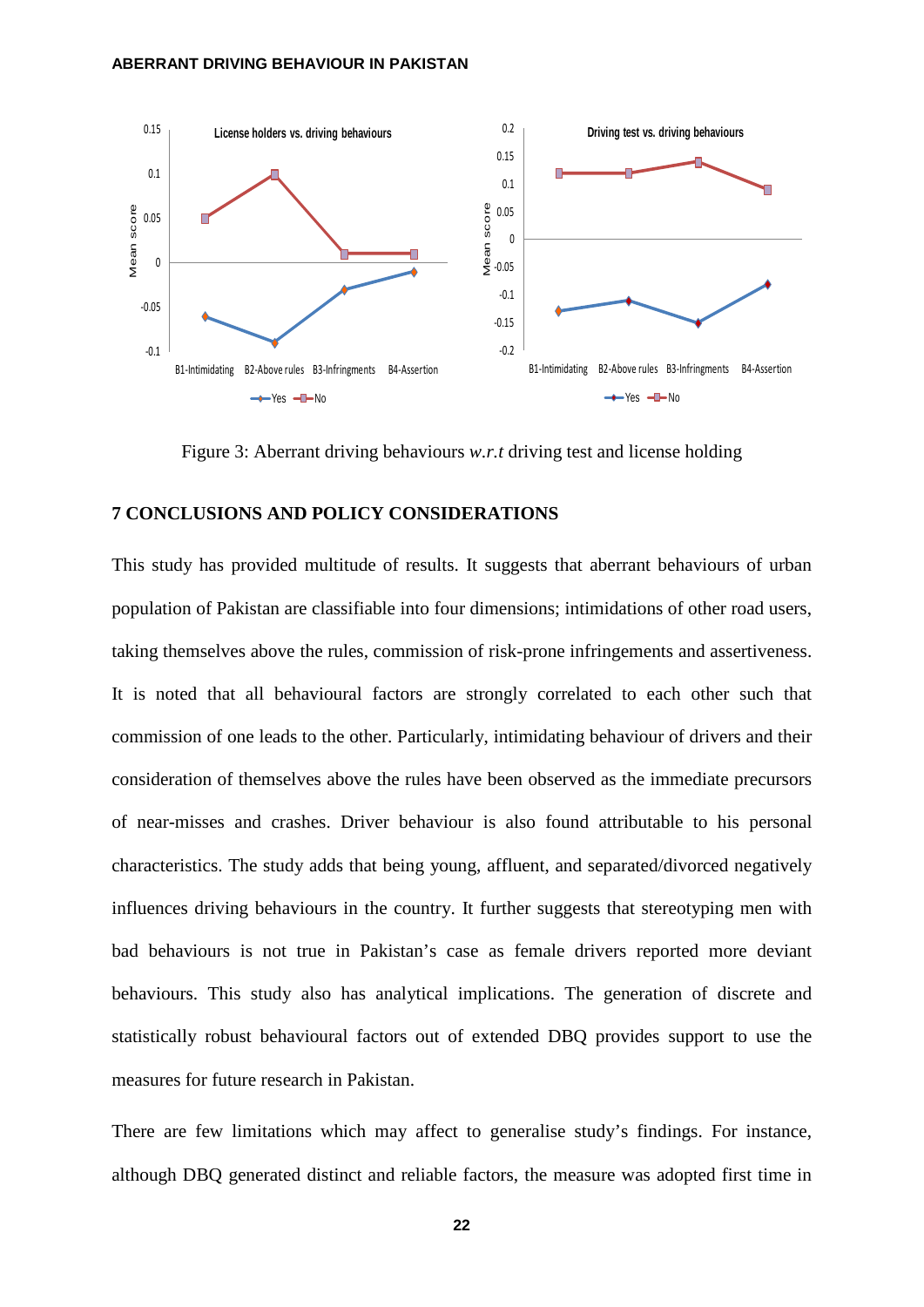<span id="page-23-15"></span><span id="page-23-0"></span>Pakistan. Therefore, more research work is encouraged to refine and validate it for the country. The data may also be opened to sampling bias due to limited number of participants in comparison to overall population of Lahore.

### <span id="page-23-18"></span><span id="page-23-2"></span><span id="page-23-1"></span>**Notes**

- 1. The DBQ was translated and revised in Urdu with the help of bilingual expert.
- 2. Professional drivers are composed of those who drive qinqi, rickshaw, taxi, van or bus.
- <span id="page-23-14"></span><span id="page-23-8"></span><span id="page-23-3"></span>3. *Kaiser-Meyer Olkin measure of sampling adequacy (KMO)* is an index that compares the size of the observed correlation coefficients to the sizes of the partial correlation coefficients. Kaiser (1974) declares measures in the 0.90's as marvellous, in the 0.80's as meritorious, in the 0.70's as middling, in the 0.60's as mediocre, in the 0.50's as miserable, and below 0.50 as unacceptable (Norušis 2008, p. 394). *Bartlett's Test of Sphericity (BTS)* is a statistical test for the presence of correlations among the variable. It provides the statistical significance that the correlation matrix has significant correlation among at least some of the variables (Norušis 2008, p. 396).
- <span id="page-23-20"></span><span id="page-23-19"></span><span id="page-23-17"></span><span id="page-23-16"></span><span id="page-23-13"></span><span id="page-23-12"></span><span id="page-23-11"></span><span id="page-23-10"></span><span id="page-23-9"></span><span id="page-23-7"></span><span id="page-23-6"></span><span id="page-23-5"></span><span id="page-23-4"></span>4. In total, five behavioural variables were omitted in different stages of FA for the given reasons: (1) the variable failed to load significantly on factor  $(> 0.30)$ , (2) variable loaded on more than one factor with a difference between the loadings <.50, and/or (3) variable reduced the internal reliability ( $\alpha$  value) of the factor.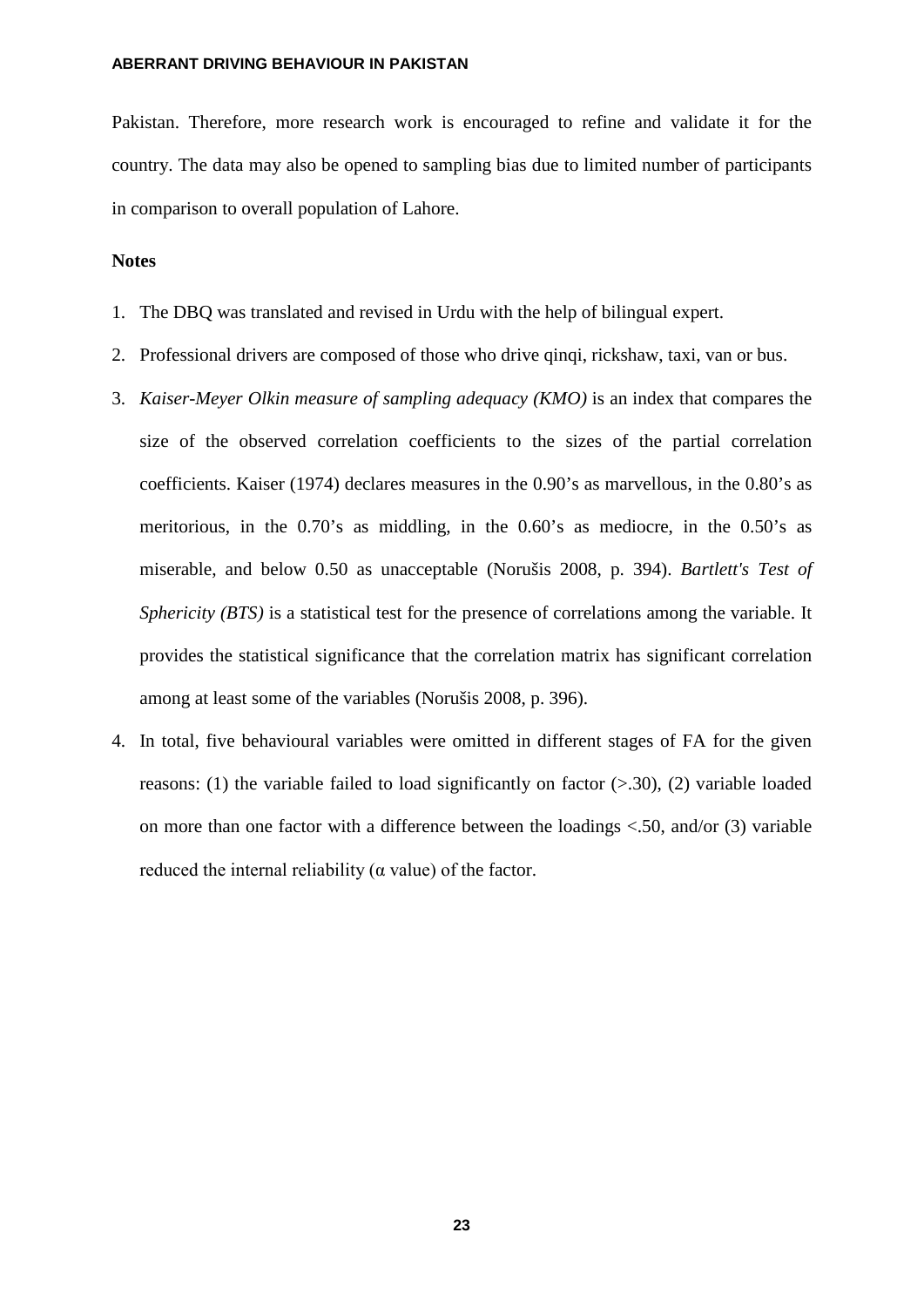# <span id="page-24-0"></span>**References**

ADB (1996). Vulnerable road users in the Asian and Pacific Region. Manilla, Asian Development Bank.

ADB (2007). Proposed multitranche financing facility and loan Islamic Republic of Pakistan: national highway development sector investment program, Asian Development Bank. 2008.

<span id="page-24-3"></span>Batool, Z., O. Carsten, et al. (2011). "Road safety issues in Pakistan: a case study of Lahore." Transportation Planning and Technology 35(1): 31-48.

<span id="page-24-2"></span>Biecheler-Fretel, M. B. and M. Moget-Monseur (1984). Basic Driving Behaviour: An Intermediate Criterion for Evaluation the Risk ofTraffic Violation or Accident. Recherche Transports Securite (English Issue), Organisme National de Securite Routiere France.

Bone, S. A. and J. C. Mowen (2006). "Identifying the traits of aggressive and distracted drivers: a hierarchical trait model approach." Journal of Consumer Behaviour 5(5): 454-464.

Christ, R., E. Panosch, et al. (2004). Driver selection and improvement in Austria. Traffic and transport psychology: theory and application : proceedings of the ICTTP 2000. T. Rothengatter and R. D. Huguenin. Oxford, Elsevier

David T, L. (1990). "Youth and traffic safety: The effects of driving age, experience, and education." Accident Analysis & amp; Prevention 22(4): 327-334.

de Winter, J. C. F., P. A. Wieringa, et al. (2007). "Violations and errors during simulationbased driver training." Ergonomics 50(1): 138-158.

Dogar, A. (2008). Traffic wardens fail to stop violations, accidents. The News (International). Lahore.

Eugenia Gras, M., M. J. M. Sullman, et al. (2006). "Spanish drivers and their aberrant driving behaviours." Transportation Research Part F: Traffic Psychology and Behaviour 9(2): 129- 137.

<span id="page-24-1"></span>Evans, L. (1996). "Comment: the dominanat role of driver behaviour in traffic safety." American journal of public health 86(6): 784.

Ghaffar, A., A. A. Hyder, et al. (2004). "The burden of road traffic injuries in developing countries: the 1st national injury survey of Pakistan." Public Health 118(3): 211-217.

Golias, I. and M. G. Karlaftis (2001). "An international comparative study of self-reported driver behavior." Transportation Research Part F: Traffic Psychology and Behaviour 4(4): 243-256.

Government of Pakistan. (2011). "Population Projection." Retrieved 14 July, 2011, from [http://www.mopw.gov.pk/PopulationProjection.aspx.](http://www.mopw.gov.pk/PopulationProjection.aspx)

<span id="page-24-4"></span>GRSP (2011) "Why do road crashes happen?".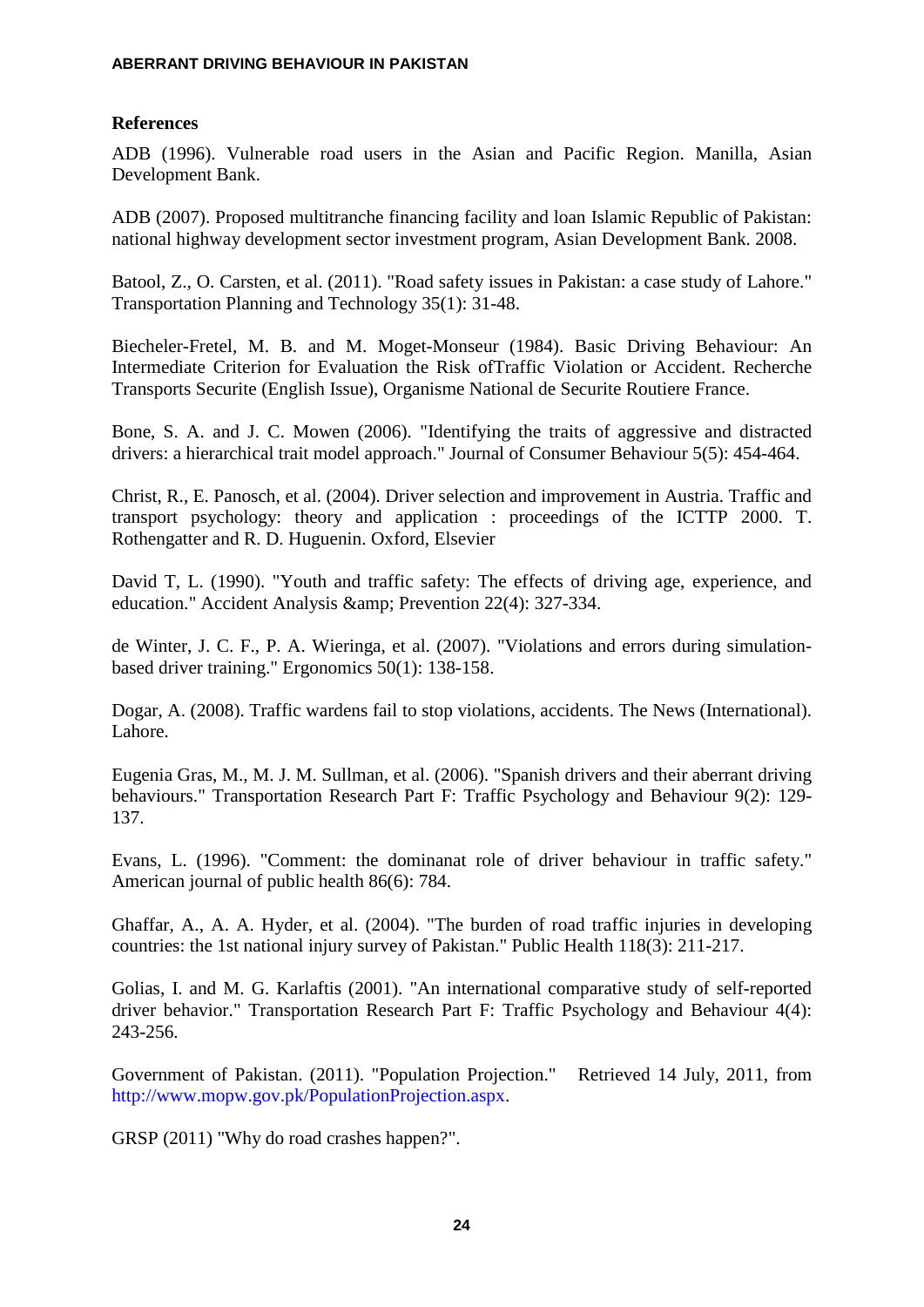Gulliver, P. and D. Begg (2007). "Personality factors as predictors of persistent risky driving behavior and crash involvement among young adults." Injury Prevention 13(6): 376-381.

Hatcher, L. (2003). Principal Component Analysis. A Step-by-Step Approach to Using the SAS System for Factor Analysis and Structural Equation Modeling. North Carolina, SAS publishers.

Hatfield, J., R. Fernandes, et al. (2008). "An implicit non-self-report measure of attitudes to speeding: Development and validation." Accident Analysis & Prevention 40(2): 616-627.

<span id="page-25-0"></span>Hennessy, D. A. and D. L. Wiesenthal (2005). "Driving Vengeance and Willful Violations: Clustering of Problem Driving Attitudes." Journal of Applied Social Psychology 35(1): 61-79.

Imran, M. and N. Low (2005). "Sustainable urban transport in Pakistan: threats and opportunities." Management of Environmental Quality: An International Journal 16(5): 505- 529.

Iversen, H. and T. Rundmo (2004). "Attitudes towards traffic safety, driving behaviour and accident involvement among the Norwegian public." Ergonomics 47(5): 555 - 572.

<span id="page-25-2"></span>Jacobs, G. D. and C. J. Baguley (1995). Towards a strategy for improving road safety in developing Countries. Paper presented at the International Seminar on Road Safety. Dhaka, Bangladesh.

<span id="page-25-1"></span>Jacobs, G. D. and I. A. Sayer (1984). Road accidents in developing countries– urban problems and remedial measures. TRRL Supplementary Report 839: Crowthorne,, Transport and Road Research Laboratory.

Jacobs, G. D., I. A. Sayer, et al. (1981). A preliminary study of road user behaviour in developing countries Crowthorne, Department of the Environment Department of Transport.

Laapotti, S., E. Keskinen, et al. (2001). "Novice drivers' accidents and violations -- a failure on higher or lower hierarchical levels of driving behaviour." Accident Analysis & Prevention 33(6): 759-769.

Lajunen, T., D. Parker, et al. (2004). "The Manchester Driver Behaviour Questionnaire: a cross-cultural study." Accident Analysis & amp: Prevention 36(2): 231-238.

Lawton, R., D. Parker, et al. (1997). "The Role of Affect in Predicting Social Behaviors: The Case of Road Traffic Violations." Journal of Applied Social Psychology 27(14): 1258-1276.

McQueen, R. A. and C. Knussen (2006). Introduction to research methods and statistics in Psychology. Harlow, Pearson.

Naatanen, R. and H. Summala (1976). Road user behaviour and traffic accidents. New York, North Holland Publishing Company.

Norušis, M. J. (2008). SPSS 16.0 Statistical Procedures Companion Prentice Hall: 409.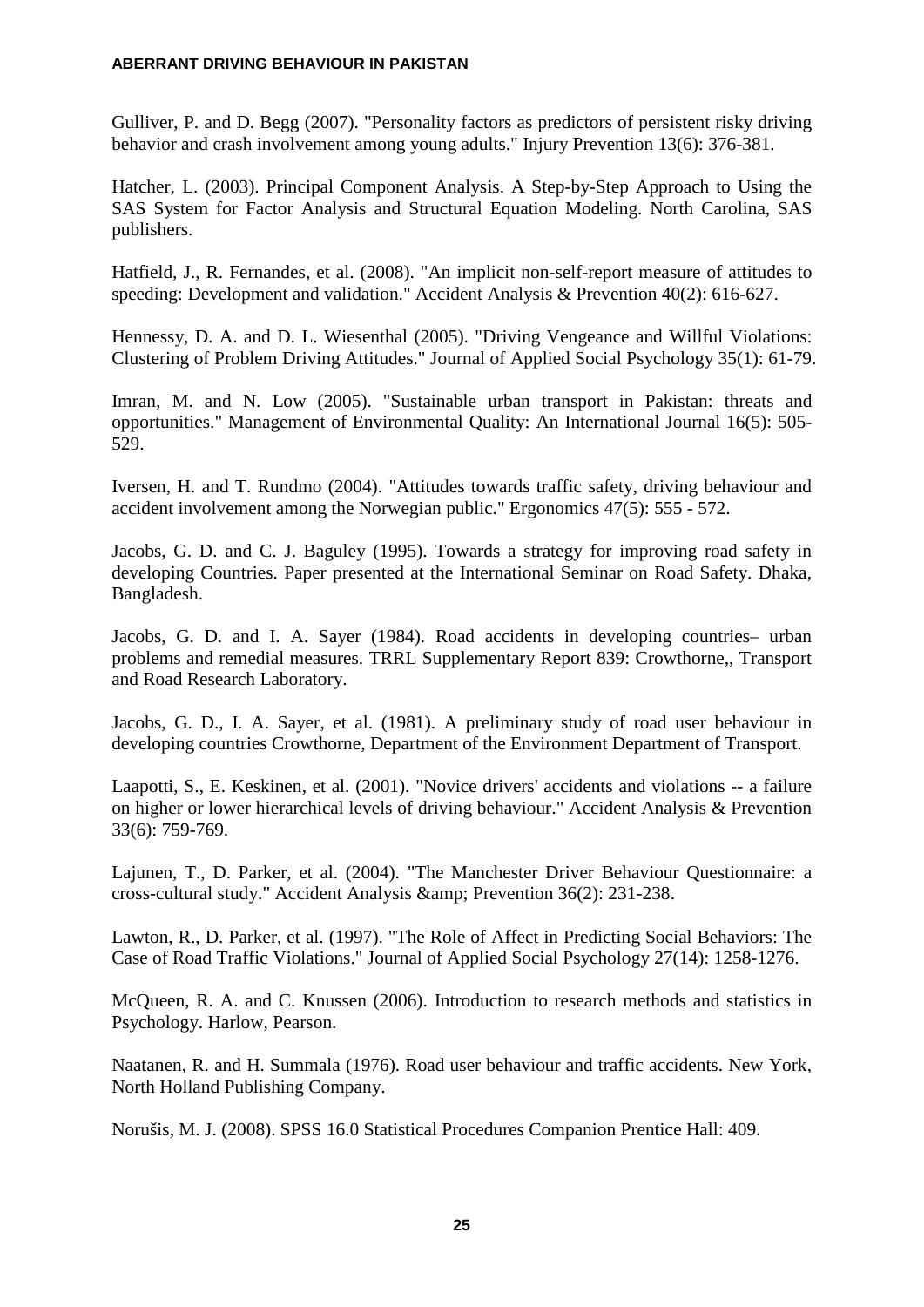Özkan, T., T. Lajunen, et al. (2006). "Cross-cultural differences in driving behaviours: A comparison of six countries." Transportation Research Part F: Traffic Psychology and Behaviour 9(3): 227-242.

Parker, D. (2004). Road safety: What Has Social Psychology to Offer. Traffic & Transport Psycology: Theory and Application. T. Rothengatter and R. D. Huguenin. Amsterdam, Elsevier Ltd.

<span id="page-26-0"></span>Parker, D., J. T. Reason, et al. (1995). "Driving errors, driving violations and accident involvement." Ergonomics 38(5): 1036 - 1048.

Peck, R. C., R. S. McBRIDE, et al. (1971). "The distribution and prediction of driver accident frequencies." Accident Analysis & Prevention 2(4): 343-343.

Peden, M., R. Scurfield, et al. (2004). World report on road traffic injury prevention. Switzerland, World Health Organization.

Reason, J., A. Manstead, et al. (1990). "Errors and violations on the roads: a real distinction?" Ergonomics 33(10): 1315 - 1332.

Reason, J. T. (1990). Human Error. Cambridge, Cambridge University Press. Rothengatter, T. (1997). "Psychological Aspects of Road User Behaviour." Applied Psychology 46: 223-234.

Shafiq, M., Z. Shah, et al. (2006). "Perceptions of Pakistani medical students about drugs and alcohol: a questionnaire-based survey." Subst Abuse Treat Prev Policy 1: 31.

Shinar, D., E. Schechtman, et al. (2001). "Self-reports of safe driving behaviors in relationship to sex, age, education and income in the US adult driving population." Accident Analysis & Prevention 33(1): 111-116.

Stradling, S. G. and M. L. Meadows (2000). Highway Code and aggressive violations in UK drivers. Global Web Confrence on Aggressive Driving. [http://www.aggressive.drivers.com/board/messages/25/45.html.](http://www.aggressive.drivers.com/board/messages/25/45.html)

Stradling, S. G., M. L. Meadows, et al. (1999). Factors affecting car use choices. Edinburgh, Transport Research Institute, Napier University.

Tannert, C. (2009) "Who Are Better Drivers: Men or Women?".

UNECE (2008). UNECE transport review: Road safety. New York, United Nations Economic Commission for Europe.

Wåhlberg, A., A. Hlberg, et al. (2011). "The Manchester Driver Behaviour Questionnaire as a predictor of road traffic accidents." Theoretical Issues in Ergonomics Science 12(1): 66-86.

Ward, R. L. and R. J. Lancaster (2003). International Review of the individual factors contributing to driving ebhaviour and the implications for work-related road safety. Behavioral Research in Road Safety: Thirteenth Seminar. London, Department of transport.